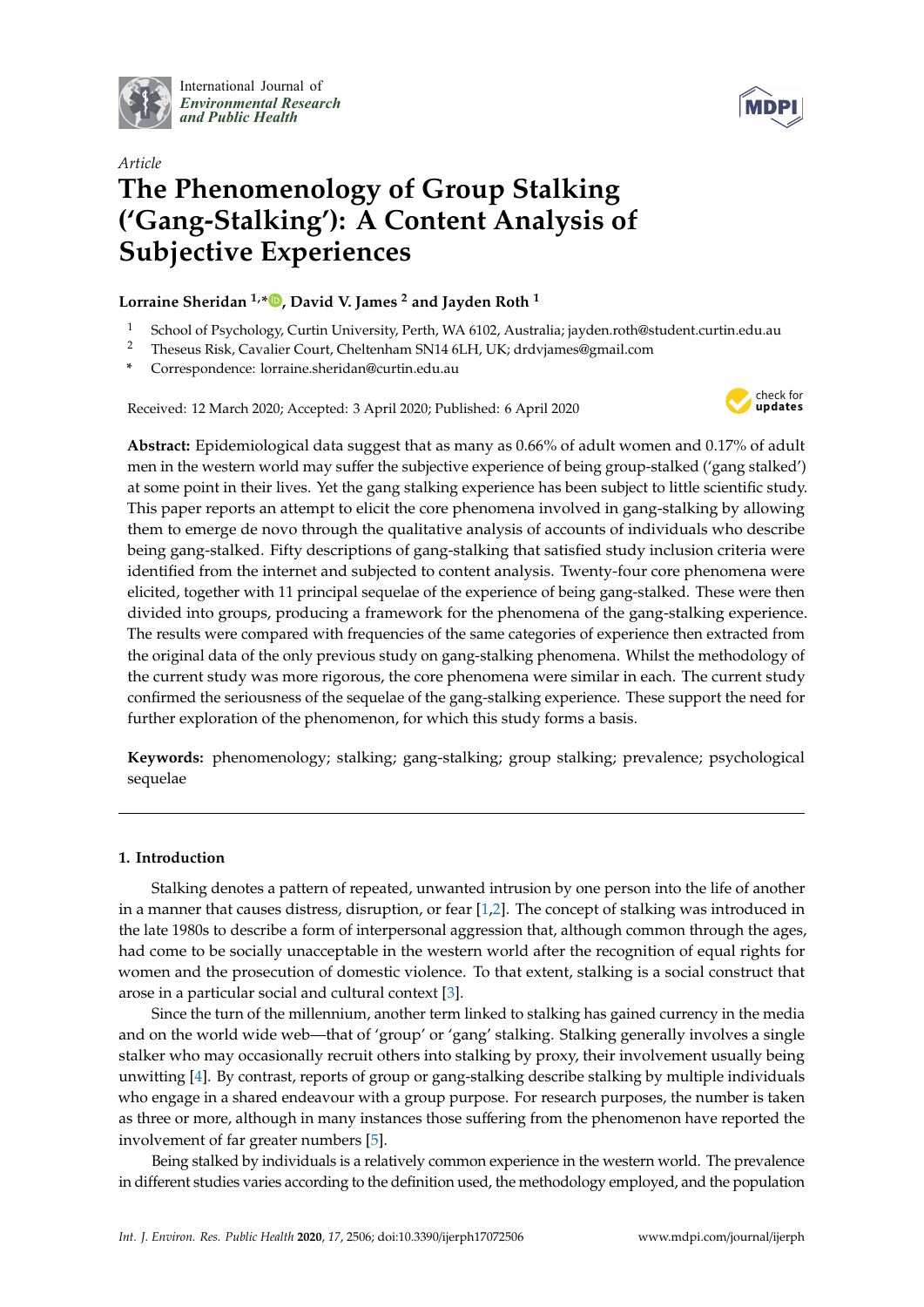or sub-population sampled. But even the most conservative estimates suggest that 8% of women and 2% of men are stalked at some point in their lives [\[6,](#page-15-5)[7\]](#page-15-6), and other studies from a range of western countries have found rates that were twice as high [\[8–](#page-15-7)[15\]](#page-16-0). By contrast, indications as to the prevalence of gang-stalking experiences are few in number. In an anonymous questionnaire that was completed online by 1040 self-defined adult victims of stalking [\[5\]](#page-15-4), 12.3% of respondents reported group or gang-stalking. A US Department of Justice prevalence study, which used a tight definition of stalking that required the victim to experience fear, found that 6.8% reported stalking by three or more people, and were "unable to identify a single offender" or "could not identify an offender who was singularly responsible" [\[16\]](#page-16-1). The US study also examined cases where the behavioural part of their definition of stalking was satisfied, but not the fear component. When these cases were added to those defined as stalking, the total figure for those reporting an inability to identify a single offender or offender who was singularly responsible was 12.5% [\[17\]](#page-16-2), which is similar to that found in the questionnaire study. The gang-stalking phenomenon would thus appear to be relatively common. Yet, we could find only one empirical study of group or gang-stalking in the published literature [\[5\]](#page-15-4). By contrast, a Google search for "gang-stalking" conducted on 5 February 2020 produced 7,550,000 'hits'.

Stalking by individuals has been found to result in high rates both of psychological distress and lasting psychiatric morbidity, in particular post-traumatic symptomatology and depression [\[1](#page-15-0)[,4](#page-15-3)[,10](#page-16-3)[,18](#page-16-4)[–20\]](#page-16-5). The one study to examine the psychological sequelae of the experience of being gang stalked found that individuals who had been group or gang stalked scored significantly higher on ratings of depressive symptoms, post-traumatic symptomatology and adverse impact on social and occupational functioning than those who were individually stalked [\[5\]](#page-15-4). The only other published study of gang-stalking samples that we could locate detailed four cases reported by the media of men who had engaged in extreme violence as a response to the perception that they were the target of gang stalkers [\[21\]](#page-16-6). Both Sheridan and James [\[5\]](#page-15-4) and Sarteschi [\[21\]](#page-16-6) concluded that the subjects of their studies were suffering or had suffered from severe psychological distress in the context of their subjective gang-stalking experiences.

Despite the experience of gang-stalking being so widely reported and the evidence of its harmful effects on individuals and on society at large, there is a dearth of research into its nature and into the components that constitute the experience. Sheridan and James' study [\[5\]](#page-15-4) appears to be the only one to have investigated this central feature of this subject. As with most studies of victim experiences, their study was based upon questionnaire data from self-selected respondents. Whilst the questionnaire included free-text items for describing subjective experiences, its bulk text comprised a collection of information on specific pre-defined data points. Those concerning the types of intrusive behaviour and experiences that constitute stalking were taken from Spitzberg's [\[22\]](#page-16-7) meta-analysis, which extracted data for this part of his project from 43 studies. The focus of both the separate studies and of the meta-analysis was on the phenomenon of being stalked by a single individual. As such, Sheridan and James' study in effect imposed a classification of phenomena on the questionnaire respondents and, as such, may potentially have excluded experiences amongst gang-stalked respondents that did not fit into the standard pattern reported by those stalked by individuals.

In order to overcome this problem, we decided to conduct a study of the experiences of those reporting gang-stalking that would allow the components of their experience to emerge de novo from their detailed accounts, rather being shoe-horned into a preconceived framework. This follows the phenomenological approach expounded by Mullen [\[23\]](#page-16-8) in which subjective phenomena are approached through a descriptive phenomenology, free of the restraints of existing classification systems. The main aim of the study was to identify the phenomena that constitute the subjective experience of gang-stalking, free from assumptions based on the cases of those stalked by individuals. A second aim was to allow the emergence of the psychological and behavioural sequelae of gang stalking deemed most worthy of reporting by those describing their gang-stalking experiences, and which therefore were likely to be the most concerning to them. A subsidiary aim was to establish whether the experiences of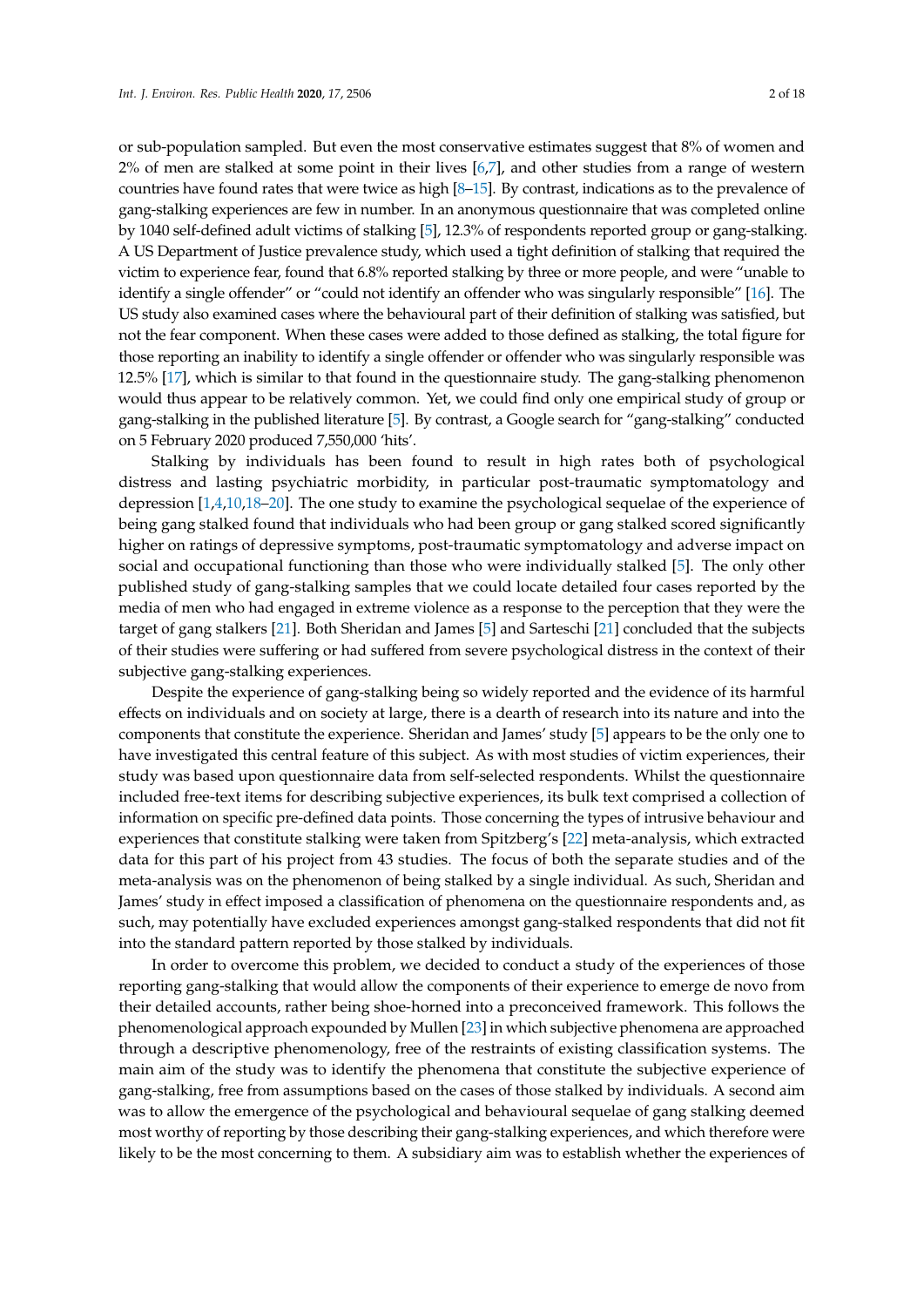the group selected for this study differed from those of the sample acquired by Sheridan and James [\[5\]](#page-15-4) from a questionnaire survey, or whether the two were part of the same phenomenon.

## **2. Method**

The study involved a mixed qualitative and quantitative design using content analysis with a sample of self-published accounts of gang-stalking extracted from the Internet. This research was approved by the Human Research Ethics Committee of Curtin University (RDHS-79-16).

## *2.1. Selection of Sample*

A sample of 50 written accounts was considered sufficient to capture the overall essence of participant experiences while also giving the data to have adequate quantifiable merit [\[24\]](#page-16-9). Self-published accounts of gang-stalking were selected from within websites and web forums on the internet via purposive convenience sampling using Google searches of websites, blogs, and forums with the search terms "gang-stalking", "group stalking", "gang-stalking stories", "victims of gang-stalking", "targeted individual", "TI", and various combinations thereof ("targeted individual", or TI, is a term by which some people reporting gang-stalking refer to themselves). More than 20 million hits were revealed in the initial search. Fifty personal accounts of gang-stalking were identified for use in the study by following the first 250 relevant links. All links were investigated, whatever their type (personal webpages, dedicated sites, Facebook pages, etc.). Only accounts including explicit statements pertaining to personal experiences as a victim of gang-stalking (e.g., "I am being gang-stalked"; "I am a targeted individual") were considered eligible for inclusion in the study. Accounts were required to exceed a minimum length of 250 words to ensure that there was sufficiently detailed material to analyse [\[25\]](#page-16-10). Accounts were not included where there were indications that the writer was below the age of 18. Only material in the English language was included in the study. Two researchers examined each personal account, and cases were only included in the study where there was agreement between the two that they met the above-stated inclusion criteria. The first 50 cases to meet the inclusion criteria were adopted. Saturation of information was deemed to be met following analysis of 40 cases. This was indicated by no new categories emerging from the data. Where applicable, participants were de-identified by having their associated identifiable information removed from their self-published accounts prior to analysis.

## *2.2. Content Analysis*

In order to gain insight into the subjective experiences of self-defined victims of gang-stalking, a content analysis was conducted [\[26\]](#page-16-11). Content analysis is a research method that provides a systematic and objective means to make valid inferences from verbal, visual, or written data in order to describe and quantify specific phenomena [\[27\]](#page-16-12) (p. 314). It provides a systematic and objective means of making informed inferences from data via the use of categories, a category being a group of content that shares a commonality. Content analysis allows for a broad range of categories to be generated to reflect participant responses. It does not require that all data be coded, particularly when there is high inter-rater agreement on the categories generated [\[27\]](#page-16-12).

No categories were established a priori. In order to generate the initial categories, two of the authors separately coded 10 gang-stalking accounts. Following this, we collaborated to generate a list of categories to which subsequent participant experiences would be allocated. This was an iterative process, with categories subject to refinement throughout the remaining analyses. Inter-rater agreement (absolute agreement) was at more than 95% across the categories generated, with consensus reached on disagreements via discussion. Validity was tested by checking the categories back against the original text to ensure that clear examples from each category could be identified in the original text.

Content analysis may encompass both a qualitative and a quantitative methodology [\[28\]](#page-16-13). Once the categories were established in the present work, they were expressed using both percentages and actual numbers. This allowed us to describe what the study population had written, and to describe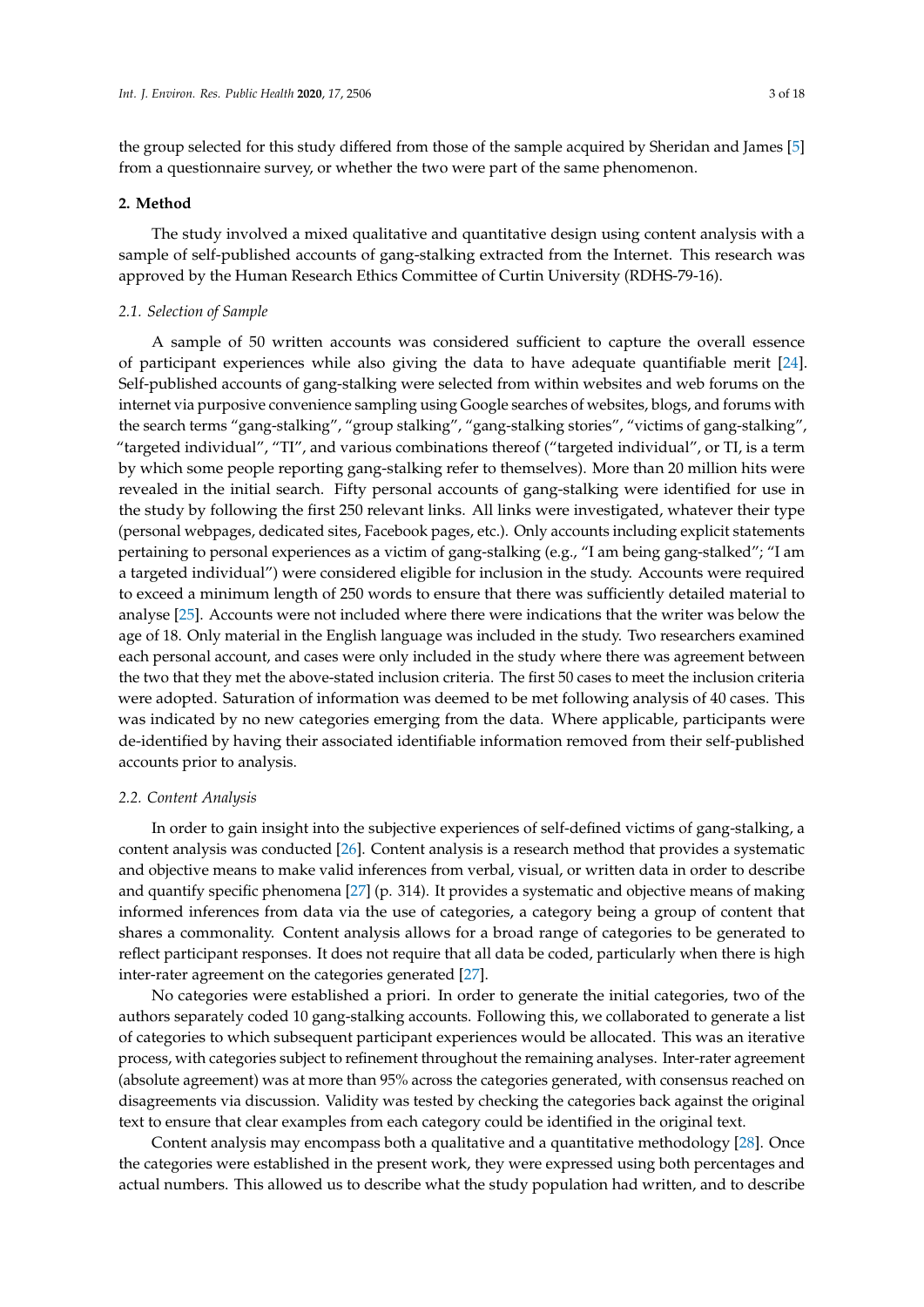what was both visible and obvious within the accounts [\[28\]](#page-16-13). Again, two of the authors performed these analyses separately. Inter-rater agreement (absolute agreement) was at 97% and, for the small number of disagreements, consensus was again reached via discussion. After the coding, some standard descriptive data were also gathered (length of stalking, reasons for gang-stalking).

## *2.3. Statistical Analysis*

Comparisons of the categories generated through the content analysis in the current study were compared with data collected via a survey method [\[5\]](#page-15-4). Respondents to the Sheridan and James survey had provided qualitative responses to a series of questions about stalking victimisation. These responses were collated for each self-identified gang-stalking victim (*N* = 128) then checked against the categories created in the current study to produce values for their presence in each category. Two independent contributors undertook this task of establishing ratings, and inter-rater agreement was determined to be more than 95% across the categories generated. For the small number of disagreements, consensus was reached via discussion. The data from this study and those generated from the sample of Sheridan and James (2015) were entered into an SPSS database (version 25, IBM Corp., Armonk, NY, USA). The presence or absence of specific categories of subjective experiences were compared between the two samples, with chi-square analyses with a Yates correction being used to test for statistical significance and Cramér's V used as an effect size measure.

## **3. Results**

## *3.1. Length of Stalking*

None of the writers of the narratives described their experiences as having ended. All 50 authors stated or implied that they had been gang stalked for lengthy periods of time (e.g., one mentioned being seen by seven psychologists during the period of being targeted, another described having been targeted whilst living in three different countries). The shortest case was described as having begun "in the last few months" and the longest as continuing for "more than 22 years".

## *3.2. Reasons for the Gang-Stalking*

The narratives were examined to establish whether the perceived reasons for being targeted by gang stalkers could be identified. Reasons were found in 20 of the 50 accounts. In all 20 cases, no named person was believed to be targeting the victim. Representative examples of the reasons given for the gang-stalking were as follows:

"Why? To drive people to meet-up groups or a psychiatrist so they can be medicated and/or get more federal grants for more mental health instead of training a real police force. Post Traumatic Stress Disorder is a big seller in the area."

"It is a brainwashing military experiment. Post 9/11, they isolate certain people to stop them acting against government."

"It is part of an overt agenda to create and test mind control. They are creating weaponry tested on us."

"I began driving a friend around to make his pot sales and I started noticing we would get tailed from time to time. I knew this friend had connects in weird places (he knows members of Anonymous, he knows people who work at the Pentagon). I also did a lot of research and was very vocal about being anti-government and anti-corporation. This is what got me targeted. If you are vocal about your positions, then you will eventually run across a civilian spy who will pass the information to their superiors, who will continue to pass the information up the chain of command. Once you're on their list, your life can become a living hell."

"I am watched for 30 years after they put in the implants to see what the implants did to me."

"Because I refused to join their devil cult and become an operative, I became a victim. My invitation to join came at an early stage via voice-to-skull."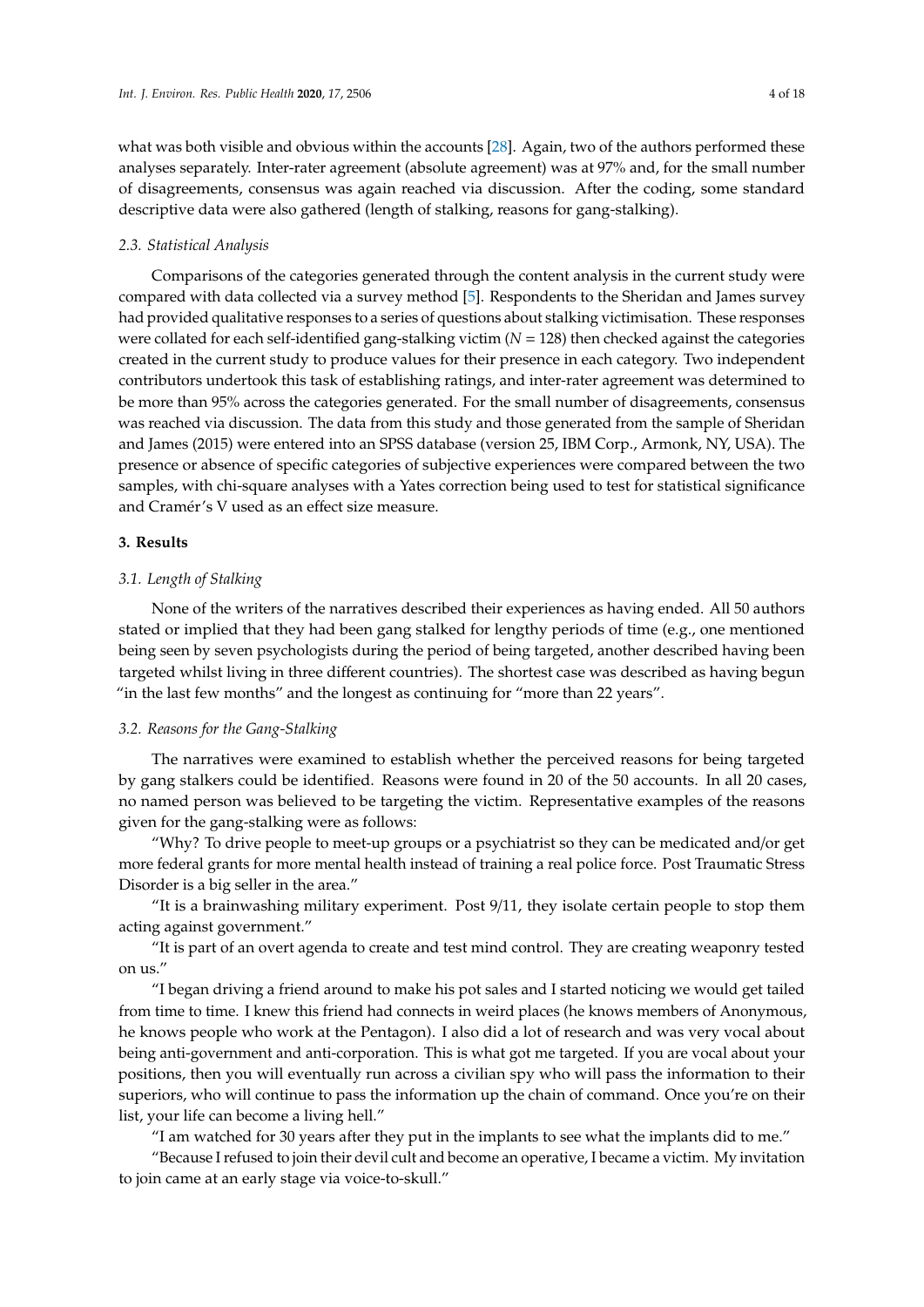## *3.3. Categories of Experience of Gang-Stalking*

Twenty-four categories of experience were identified in the 50 accounts of self-identified victims of gang-stalking. These are set out in Table [1,](#page-8-0) together with the proportions describing them. Given that the purpose of the study was to elucidate the phenomena constituting subjects' experiences of being gang stalked, each category is illustrated in the table using descriptions from the case accounts. Spelling errors in the accounts have been corrected to aid comprehension. The most frequently experienced categories concerned being physically followed and/or surveilled (94%) or being the target of a conspiracy (80%). Two-thirds claimed that they were subject to "physical interference, intimidation, and harassment".

**Table 1.** Content analysis of self-defined gang-stalking victims' accounts according to their subjective experiences.

#### **Category**/**Code: Frequency (Percentage) of Victim Responses. Exemplar Quotes.**

*1. Physical surveillance*/*being followed: 47 (94%)*

"Some were following me when I went to restroom or cafe. Some people jumped on me while I was walking along corridors of the office building and pretended like accidents."

"Lately the following has gotten so extreme that cars tailgate with drivers openly speaking into walkie-talkies, and at supermarkets where individuals with heavy-duty black earpieces saunter up to my shopping carts and note what I am purchasing and walk away."

"Followed by on-the-job criminal investigation, followed on foot/car, by police officers."

"The perps who follow me around are trying to make me believe I'm being hunted/eaten by hybrid chimps and gorillas." "As I drive down the road, multiple cars will start up and follow me."

*2. Victim of a conspiracy (by multiple agencies): 40 (80%)*

"I believe that it is the Government that is behind it all with the help of the local police and other local agencies." "People are spied on. Fusion Centers, Red Squads, police and sheriffs, people recruited by Homeland Security through Craigslist videos, people paid by the FBI stipends, people with clearances."

"It's true, the stalking is non-stop, round the clock, world-wide, controlled and manipulated by police and every doctor, every shop, every store, every neighbor, while all the actor 'friends' turn away leaving me to be attacked. Most or all of the websites for targets appear false to me, with disinformation galore and trolls writing misleading articles and attacking people trying to communicate."

"Police cars, army trucks, navy and air force vehicles show up more often when I go out. When I was bullied at my previous company, some police cars followed me for no reason for a mile or two. However, I am not exactly sure who are at the top. They could be some powerful people. Or it could be rogue elements of intelligence agencies around the world." "And there's a wonderful feeling in achieving a result against an enemy who has everything on their side, from the police, councils, MI5, government and all those 'normal' people from all walks of life."

"Who funds this crap? Are you sitting down? Do you have an ability to see beyond the obvious? If not, you are wasting my valuable time. Here is the list:

Insurance companies, Government agencies which include Law enforcement, Military, Disability companies, Workers compensation, Pharmaceutical companies, Very rich individuals that have a vested or non-vested interest in another individual. CIA, FBI, Homeland security, Terrorist cells. To name a few."

*3. Physical interference, intimidation and harassment: 33 (66%)*

"Some of the harassment tactics are strangers blocking my way using grocery carts, invading my personal space, cutting me off while I was walking or driving."

"These last months, I have seen my stalkers become extremely aggressive. I have been forced off the road numerous times while driving my cars. I have had cars come straight at me, making it appear they are creating a head-on collision to scare me."

"I have been drugged, set up, harassed, mobbed, pestered, bumped into, bullied."

"I mean, at least 50 people are involved just watching me going to and from work, shining lights in my face!" "All the cars running into each other to harass me. The cars run into each other practically running over people to get to

me. It's so nice to be so popular!" "And every day now they are knocking into me in the street and in all the stores, bothering me and pushing me with their hands always."

<sup>&</sup>quot;I also would be followed to the library by people wearing disguises (elaborate, not just a wig and glasses)—sometimes dressed as other races even, makeup and all."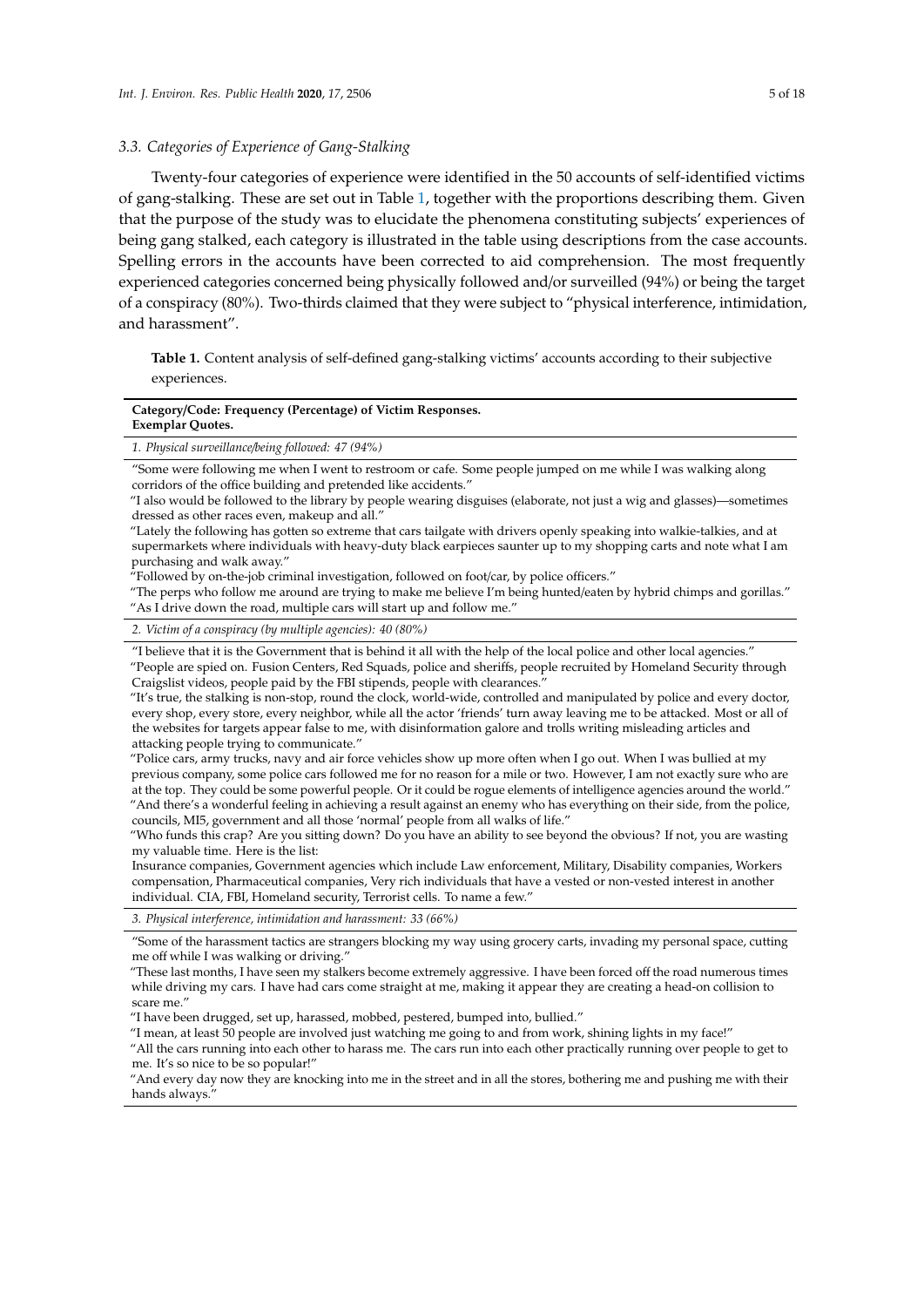## **Table 1.** *Cont.*

#### **Category**/**Code: Frequency (Percentage) of Victim Responses. Exemplar Quotes.**

*4. Establishment cover-up: 32 (64%)*

"The authorities finance, protect and organise the stalkers, and the media blank any coverage of it."

"Don't ever think of going to any authority because it is known at the highest levels and veiled."

"All the big organizations are part of it and they all cover it up. You name them, I will tell you. FBI, NRA, CIA. I just found out the Food Safety and Inspection Service are part of this."

"They have infiltrated all levels and that is why they can hide their actions... I need to be fast as they will wipe this more or less as I type, but some examples I will offer... All government departments, all media, airlines, US air force, the medical establishments, banks, large stores, companies who make weapons."

"I think that the Department of Justice is the main agency behind the cover up."

#### *5. Electronic surveillance: 30 (60%)*

"The residence I live in was electronically bugged or I was put under audio and visual surveillance  $\dots$ 

"Furthermore, to be stalked 24/7 by electronic devises, harass and invade my space and privacy rights. Further, to monitor by surveillance, use chemicals, energy to exploit me behind the scenes."

"I have been a victim of 24/7 covert electronic surveillance."

"That's when the residence I live in was electronically bugged or I was put under audio and visual surveillance inside the so-called home I live in."

"Irradiating people with the satellite and over horizon radar grid which is through wall interferometry to scan/spy/assault/mind control, etc."

## *6. Targeted by noise: 22 (44%)*

"Sometimes it is hard to sleep because of noise harassment. Sometimes I actually use ear plugs when I go to bed." "As I write this, the persecution is happening to me right now, via noise techniques: gang-stalkers living as wall-sharing neighbours, timed door-slamming, coughs, laughs, toilet flushing."

"I am studying in school and numerous noise campaigns happen"

"The same sound is being heard since 20 years in different homes, different cities, and different states. The whole day this stone is used at different times in a characteristic manner. Sometimes every 5 minutes sometimes continuously, sometimes loudly."

"Using codified noise references during my orgasms as an inference of threat of physical torture."

"Noise and mimicking campaigns. Disrupting the target's life, sleep with loud power tools, construction, stereos, doors slamming, etc. Talking in public about private things in the target's life. Mimicking actions of the target. Basically, letting the target know that they are in the target's life. Daily interferences, nothing that would be too overt to the untrained eye, but psychologically degrading and damaging to the target over time. In my case, I have not noticed this since London is quite noisy anyway and I know whom to contact after years of working for local authorities the moment a perp attempts this tactic. For a time, pebbles were thrown over the roof of my house in the middle of the night until I installed CCTV cameras."

*7. Being remotely controlled*/*mind control: 20 (40%)*

"People have no idea of just how far advanced the authorities are in mind control methods and the means they have to apply it."

"I have been a victim of 24/7 covert electronic surveillance, psychological harassment, manipulation and mind control." "They are fully able to take control of everyone's thought processes. They did it in Nazi Germany and it is happening here right now."

"They cover you in chemtrails and you can't scrub them off even using vitamin scrubs and these then allow them to take control of your mind and your thoughts."

"The mind control tactics are highly sophisticated, and they have Orders that make you see reflections of yourself." "They insert thoughts and ideas and it took me a while to work out that these were not my thoughts, not my own ideas."

*8. Subject to electronic hacking: 19 (38%)*

"All my passwords, emails, logins basically all my private info is compromised."

"The perps hack into not only my telephones but all the cell phones of my family members too in order to obtain information about my travel plans so that they can arrange people at strategic locations to demonstrate street theater in which well-rehearsed live dramas takes place."

"My computer has been hijacked, mobile and LAN phone."

"My ex-husband's and my cell phones were cloned."

"The gang-stalkers have followed me to a friend's house and hacked my cell phone to listen to the conversation inside and put my mother's number on it as if she'd called. She hadn't."

"After HOURS of researching again, tonight I somehow found myself here. I had to Register to post this comment, but before I got my email to confirm, they had already changed my password. They are That Quick and That Proficient."

*9. Victimised as part of a global phenomenon: 19 (38%)*

"Also, I think this is a collaborative work of intelligence agencies around the world."

"This global program is real and just because it's not happening to them doesn't mean that it's not happening at all."

"The government know and this is not a theory, there's evidence globally past and present."

"They run the world, all the people in power are them..."

"I have many instances, and so do thousands of others around the world."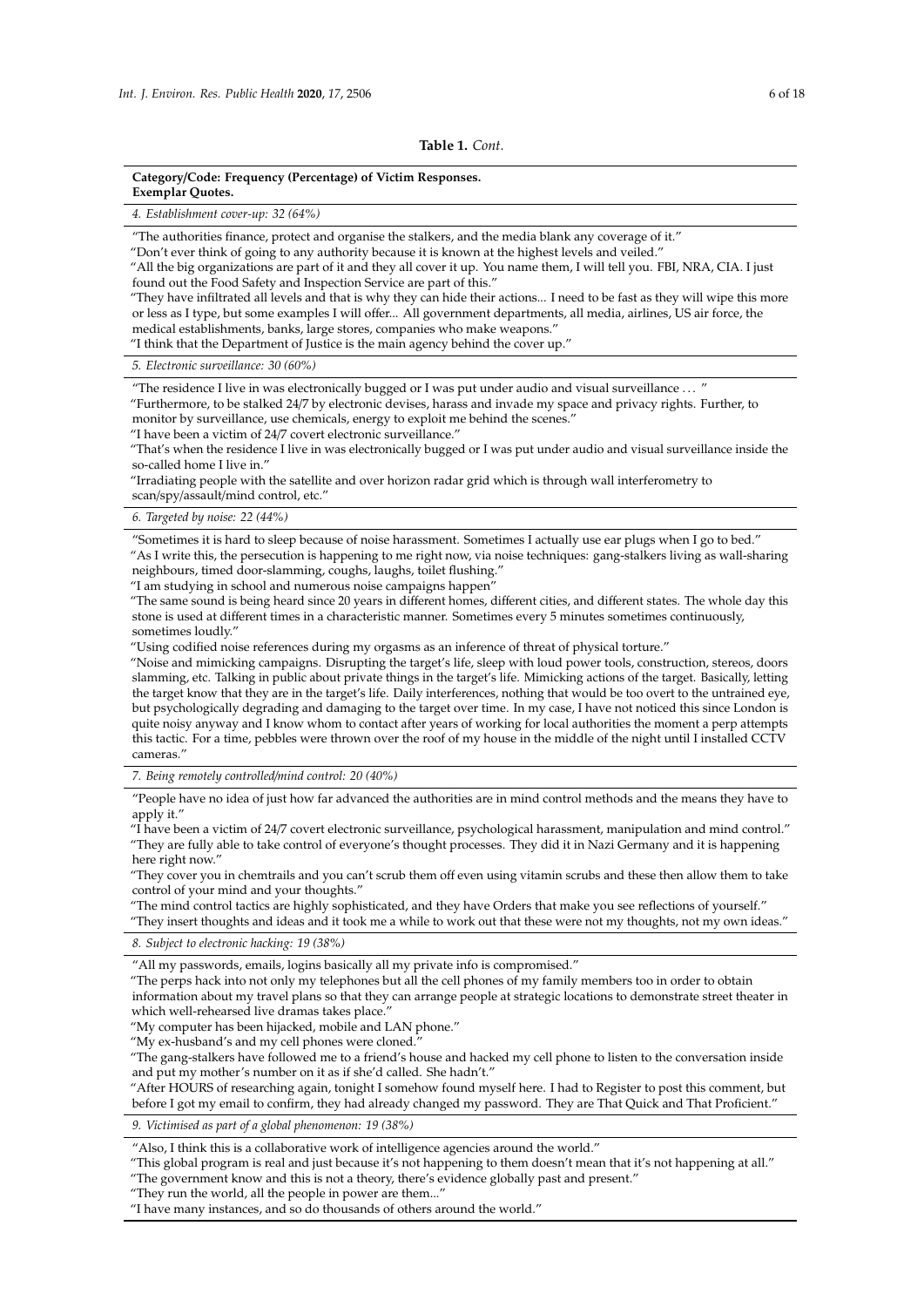## **Table 1.** *Cont.*

#### **Category**/**Code: Frequency (Percentage) of Victim Responses. Exemplar Quotes.**

*10. Physical ailments as a direct result of gang-stalking: 18 (36%)*

"Skin is peeling off, my scalp has been burned quite a few times. I have been poisoned, diarrhoea for seven days straight until I was able to get medicine."

"There were many nights that I was gassed and electrocuted and I did not think I would live long enough to see the daylight hours the next morning."

"So much gamma rays and irradiation pumped through me and it hurts."

"I have undergone extreme poisoning within my home. My body literally has been shocked more times than I can count. The most occurrences happen when I try to go to sleep at night. Sleep deprivation is, I am assuming, one of their favourite punishments. My skull has been fried and replaced with who knows what. At one time, I could barely leave my house because of the 'melting' feeling in my head. They constantly play with my heart as if it is a bean bag and it has also been subjected to their very joyful shock treatment. Sometimes I cannot even feel a heartbeat. The feeling of it being removed and replaced was the eeriest feeling of my life. Once they removed it, I could not feel any part of my body and the ceiling darkened as if I were really dying until they decidedly plugged it back in. I have undergone consistent harassment. I have also undergone constant pressure to my head as if it is being squeezed. Even while driving." "They hijacked my neurons and it made them ache: you can't have poison and electronic interference at these levels without physical trauma as consequence."

"I haven't been able to breathe outdoors for years. That's how it all started. I woke up drowning in mucus every night for 4 1/2 years... When I go outside, even for only a minute, the chemtrail toxins STICK to me like a magnet and the smell is so strong I have to scrub the hell out of my skin to get it off."

*11. Targeted by slander*/*gossip: 17 (34%)*

"This is done via slander campaigns and lies. E.g., people in the target's community are told that the target is a thief, into drugs, a prostitute, paedophile, crazy, in trouble for something, needs to be watched. False files will even be produced on the target, shown to neighbours, family, storekeepers. Attempts of this had been made against me with limited success. Often people who know me or individuals at places I frequent have given me CCTV footage or descriptions of the perpetrators who try to slander me."

"Slowly they were able to turn many people against me by spreading all sorts of lies and rumors."

"More and more people are trying to cause accidents around me, people at work almost seem bi-polar—one minute they are friendly, the next they are telling lies about me to many people."

"If any man starts to go on about the slander about you (because there always is), just walk away."

"It is the non-stop constant lies all about my life and they are telling to everyone I am seeing."

*12. Reinterpretation of past events in the light of the gang-stalking experiences: 17 (34%)*

"I remember those strange occurrences . . . they didn't give me a sense years ago, but now I'm able to fix the mosaic." "Now, I think back and I think he may have just been saying it so he could carry on with what he was doing." "I left the city because of the suffocation problems, because I thought it was just pollution, but now I know better." "I had been bullied at many different places. I thought they all happened because of my fault or I was just unlucky. Now I know that my perpetrators have been denying my basic human rights for years. They have been sabotaging all my opportunities. They have been ruining my personal/social/dating relationships. They have been doing lots of evil acts. They have been trying to push me into the lowest level of the social ladder."

"All along I had doubted myself and then I had a revaluation (series of revelations/re-evaluations) that enabled me to see they had been running things this way for me."

*13. Subject to clandestine, unauthorised entry to home: 17 (34%)*

"I've had people coming into my house when I'm not home. Even when I'm home. Take nothing. Move a couple things around is all ... my attic space always looked different each time I'd go up into it."

"At this time, I started noticing strange things happening INSIDE the residence I was living in, my HOME. Personal things started showing signs of having been gone through by someone. My books, personal papers, journals etc..., had pages folded, were marked in various places or in some cases were actually missing."

"Now I can't even leave my house because as soon as I am home they are all talking, and then they are inside going through all my personal papers and moving my undergarments."

"And they will enter your premises and move things and alter things to just let you know they have been there." "Every time I went to the store, the network was inside my bathroom. They have this crazy need to check my cabinets and I can hear them whispering 'she is coming home, let's leave'."

*14. Vandalism*/*theft of personal property: 16 (32%)*

"Wires of my car were badly damaged while it was at a garage overnight."

"One of the first incidences was finding items ruined that I couldn't explain."

"My vehicle has been broken into and vandalized."

"They are all about causing property damage and bugging cars."

"My car broken into. The locks to my house door punched out. My screen windows cut in order to gain access. The list goes on and on."

"Breaking up my dog kennel was one of the final straws."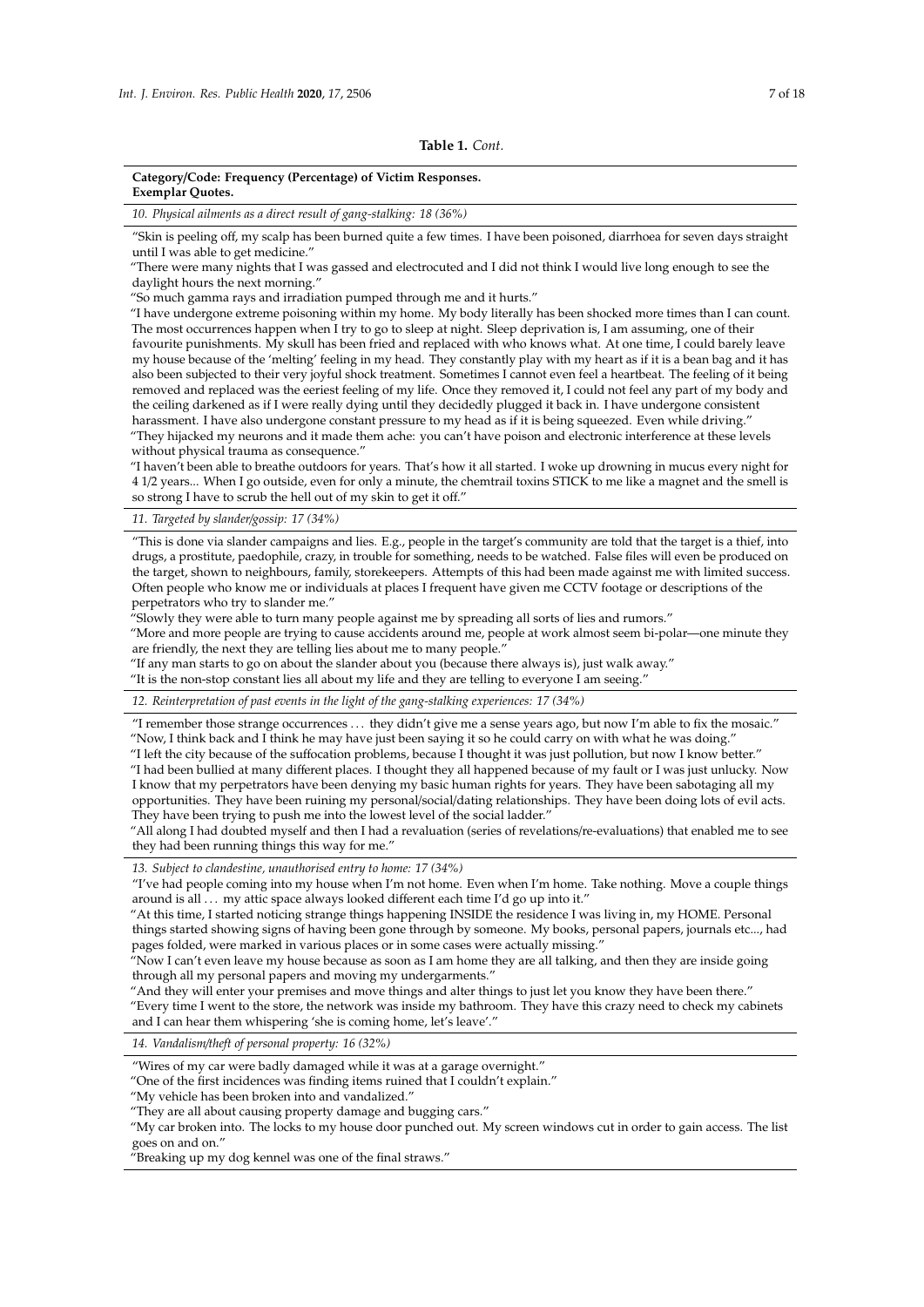## **Table 1.** *Cont.*

#### **Category**/**Code: Frequency (Percentage) of Victim Responses. Exemplar Quotes.**

*15. Police as part of the conspiracy: 16 (32%)*

"The police turn a blind eye."

"A state police helicopter would hover over the library and then follow me home."

"Even when this was done directly in front of police, in their plain sight, they, too, upon my approaching them would pretend like they did not see it."

"I believe that it is the Government that is behind it all with the help of the local police and other local agencies." "The truth is that illegal surveillance and illegal police stings are taking place. Plus let's not forget about government

watch lists that are being sent to your local law enforcement. The lists can also be a local law enforcement list."

"And now the local police department has gotten involved. They are constantly following me. Not pulling me over and ticketing me for anything, just following me just about every day."

*16. Neighbours as part of the conspiracy: 13 (26%)*

"The electronic harassment and everything else comes from your neighbours."

"Since 2012 I began to find out some of the people, neighbours I've known all my life were involved."

"My neighbors started to harass me in various ways. One on right above my apartment started jumping on the floor at night. Another one banged my wall while I was sleeping. Some neighbors frequently slammed the doors."

"As I have stated—some of my neighbours are gang stalking me."

"I ended up in tears this morning after another argument with perp neighbours!"

"But certainly, many of my neighbours (not all) are involved, now."

*17. Family and friends of victim also targeted: 13 (26%)*

"Far too many of my own friends are being slandered and attacked in this manner to ignore this now."

"My best friend has now suffered threats, harassment at work and through his landlord. He has had cars driving around him, the same way they do me. He has had strangers outside his house and look into his flat (with me as witness). Some neighbours now hate him. Everything that has happened to me, only in a less intense way."

"My family and friends have been harassed and stalked as well, also extended family. Their cars have been tampered with. There have been third party attempts to monitor their credit card spending."

"Then, during the night they entered the home and left objects for me to find to let me know my friend was in danger." "Recently when a relative died, I got three blocked calls that day which leads me to believe they are cyberstalking my family."

"My dad has been a target for decades. My grandpa (dad's dad) was a freemason. Dad said grandpa got shot in the chest with some sort of weapon and died from a heart attack."

*18. Voice to skull, or V2K, transmission. A widespread belief among targeted individuals that mind control technologies, based on microwave signals, are used to transmit sounds and thoughts directly into their heads: 13 (26%)*

"They automate the V2K. It is repetitive and constant. It is comprised entirely of insults and instructions to "Go", "Get out", "You better get out of here", "Dead", "You're in trouble" and "Out". Over and over and over." "v2k is speaking from a man on the business end of it for four years now the most insidious evil technology ever

concocted." "I've also been brainwashed via v2k in the past, to believe, alien species, i.e., insectorpeeds, anthrapods and huge

arachnids are going to eat me, it gets scary at times because if you hear something for so long it starts to affect you." "I 'hear' the voices of people who interrogate me and maltreat and torture me around the clock."

"See I become aware of this only the past 12 years since they started to give me voice to skull and gang-stalk me."

*19. Family*/*friends as part of the conspiracy: 12 (24%)*

"All my family is in on it, as your own family will be. You can't trust anyone."

"My family participates in this horrendous low life crime against all decent men and women."

"My fiancé of 8 years was turned and now I am alone."

"Next thing you know, family members and friends are cutting all ties with me. They do not want to speak, they will not tell me why, and they will not explain what their decision is based upon."

"My only Weapon is going forward and expose them (Swiss Government/Town of Zürich/Churches of Zürich, my own Family and their Friends."

*20. Control and surveillance devices implanted into body: 12 (24%)*

"They inject Nano microchips in the vagina and make circuit boards there with them."

"I consider myself lucky in one way, if I can say that, I was surgically mutilated more than 30 years ago—and I think that since than the implants in me loosened up a little bit—I went to sauna, went to baro-chamber and did many crazy things in desperation."

"I am curious about how a person like myself might get into contact with someone who can help to remove implanted devices, evaluate for implanted devices and also to network with others to take a proactive approach to halt this sort of thing."

"I damaged the nano-cameras in my eyes by stretching the eyelid. I did the right thing. Be careful not to damage your eyes if you do the same."

"They are building cyborg-techniques inside of me. I don't know how, but they are doing it wireless."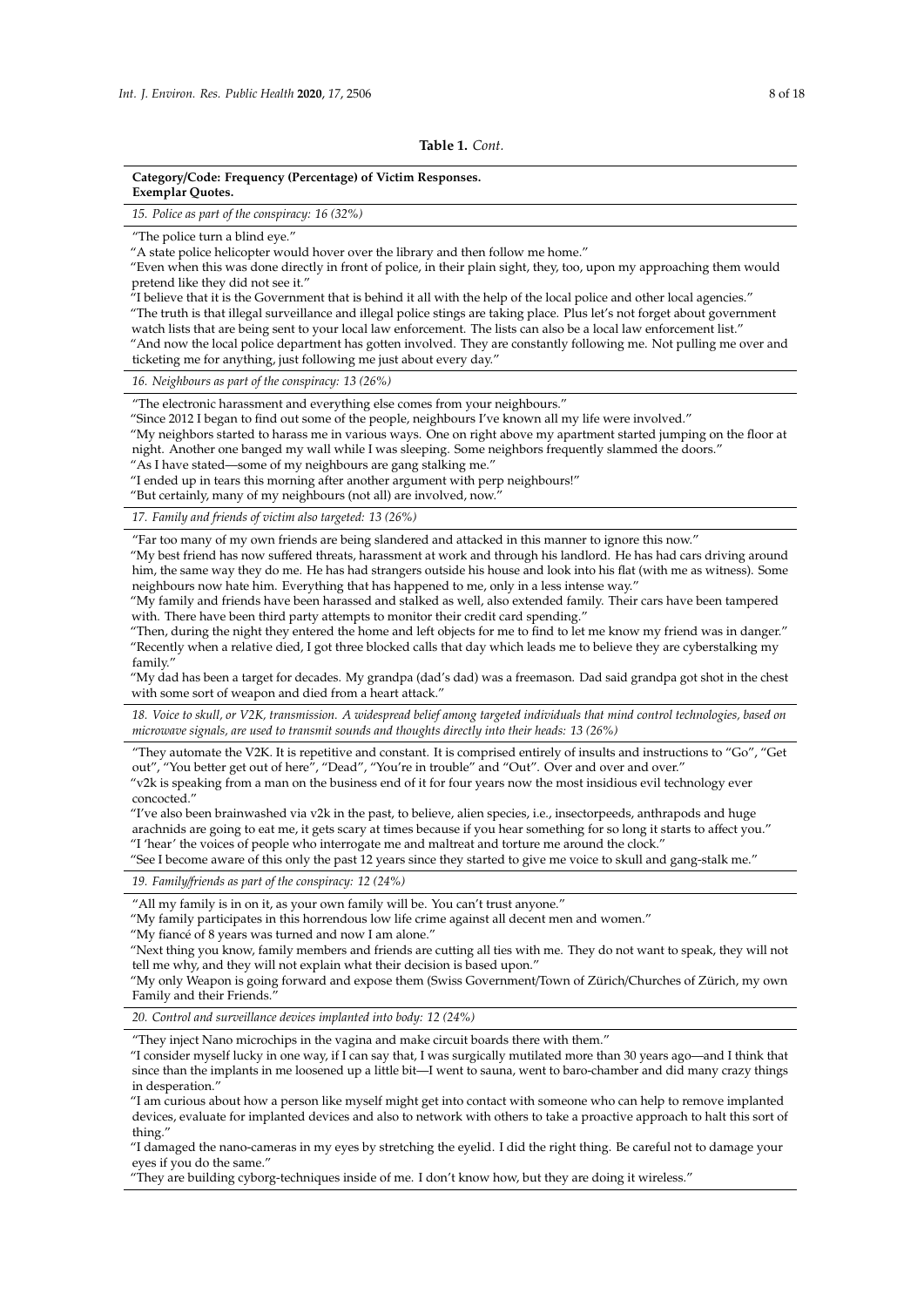#### <span id="page-8-0"></span>**Category**/**Code: Frequency (Percentage) of Victim Responses. Exemplar Quotes.**

*21. Physical attacks: 11 (22%)*

"I have been physically/sexually attacked by four men over the course of my gang stalking."

"I have undergone extreme poisoning within my home. My body literally has been shocked more times than I can count. The most occurrences happen when I try to go to sleep at night. Sleep deprivation is, I am assuming, one of their favorite punishments. My skull has been fried and replaced with who knows what."

"My scalp has been burned quite a few times. I have been poisoned, diarrhoea for seven days straight until I was able to get medicine."

"There were many nights that I was gassed and electrocuted and I did not think I would live long enough to see the daylight hours the next morning."

"Oh yes, they beat me with hard sticks. I have the bruises, I am in pain."

*22. Producing 'evidence' of gang-stalking fails to persuade authorities to intervene: 10 (20%)*

"I have 7 psychologists who already evaluated me confirming I was gang stalked."

"However, I have spoken to police officers who freely admit they know it's happening and in their area. This proves it's a very real experience, not down to medication in any way."

"I have tons of pics of them doing it."

"No matter how much evidence I produced, it would be ignored and the attacks would be increased."

"Photographs and car registration numbers amongst other privately collected evidence has been submitted to my local police CID office."

"Thousands of pieces of evidential material are in my possession. But for what good? They are all part of it, so I can't show anyone."

*23. Medical practitioners as part of conspiracy: 10 (20%)*

"So, over a 2-year period I was taken from my home in hand cuffs 4 times and finally diagnosed as, you guessed it, paranoid schizophrenic."

.<br>"To be labelled as delusional has ruined me. The psychiatric cabal got what they wanted."

"I was sick of hearing voices. I thought I might be able to report it and get somewhere back to a normal life ... WRONG... they put me into a mental ward and I stayed for 3 weeks."

"And I was the one put into the institution and that is sick, sick."

"Then they diagnosed me as mentally ill for their profit."

*24. Complained that they didn't know why they were being stalked: 8 (16%)*

"I clearly don't know why they targeted me at the first place."

"But why would you make a single woman with two children suffer to that extreme, especially if you have had no personal relationship with them. Can we say personal vendetta to the maximus. Grudges should never run that deep." "I just want to know WHY."

"I always wondered, why did they hate me so much?  $\dots$  sometimes I cried because of it  $\dots$  "

"I have no idea what started it all and why."

MI5—The United Kingdom's domestic counter-intelligence and security agency; CIA—Central Intelligence Agency, USA; FBI—Federal Bureau of Investigation, USA; NRA—National Rifle Association, USA; CCTV—Closed circuit television; LAN—Local area computer network.

The categories arrived at fall into six distinct groups. (The numbers refer to the items/examples in Table [1\)](#page-8-0).

- *i) Those that involve an invasive attack on the subject's body* Being remotely controlled/mind control (7); physical ailments as a direct result of gang stalking (10); voice-to-skull transmission (18); and control and surveillance devices implanted into body (20).
- *ii) Those involving an exterior attack on the person of the subject or their senses* Physical, interference, intimidation and harassment (3); targeted by noise (6); and physical attacks (21).
- *iii) Physical interference with the individual's personal environment or possessions* Physical surveillance/being followed (1); electronic surveillance (5); subject to electronic hacking (8); subject to clandestine, unauthorised entry to home (13); vandalism/theft of property (14); and family and friends also targeted (17).
- *iv) Assault on reputation* Targeted by slander/gossip (11).
- *v) Individuals or agencies involved in perpetrating or collaborating with the gang-stalking* Police as part of the conspiracy (15); neighbours as part of the conspiracy (16); family/friends as part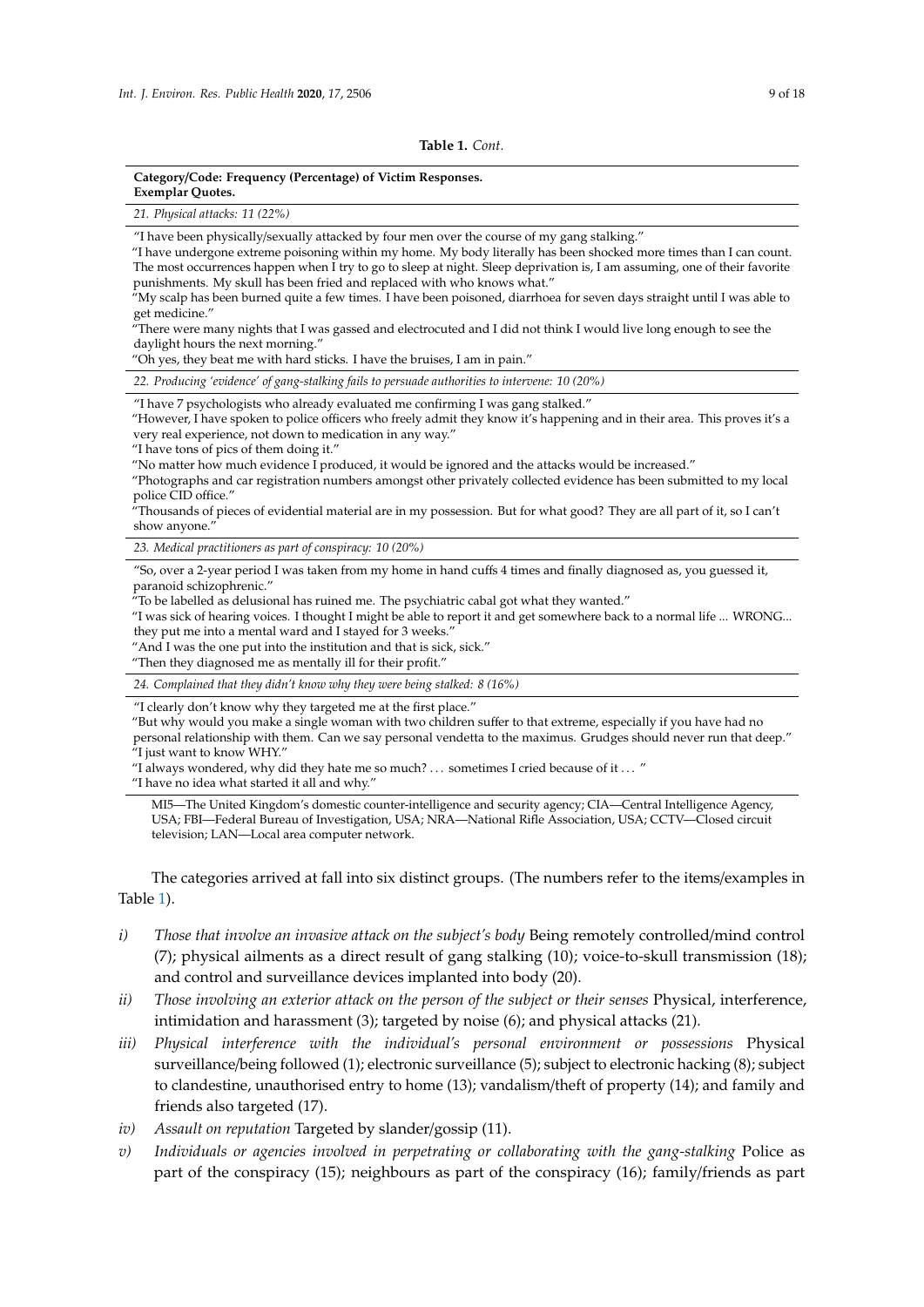of the conspiracy (19); producing 'evidence' of gang-stalking fails to persuade authorities to intervene (22); and medical practitioners as part of the conspiracy (23).

*vi) Items concerning interpretation of the meaning of gang-stalking* Victim of a conspiracy (by multiple agencies) (2); establishment cover-up (4); victimised as part of a global phenomenon (9); reinterpretation of past events in the light of the gang stalking experiences (12); and complained they didn't know why they were being stalked (24).

## *3.4. Number of Categories Experienced*

None of the authors of the narratives described experiences belonging to more than 20 of the 24 categories listed in Table [1.](#page-8-0) Of the authors, 14% described experiences from 15–20 categories (with 6% of the population describing experiences from within 20 categories), 27% described experiences from 11 to 15 categories, 30% described experiences from six to 10 of the categories, 26% said they experienced between two and five of the categories, and 4% of the authors of the narratives described experiences from within just one of the categories.

#### *3.5. Sequelae of Gang-Stalking*

The most commonly observed category of the reported effects of gang-stalking on individuals was psychological damage (42%), followed by isolation and loneliness (34%), and a determination to fight back (32%) (Table [2\)](#page-11-0).

**Table 2.** Content analysis of self-defined gang stalking victims' accounts of the sequelae of their experiences.

| Category/Code, Frequency (Percentage) of Victim Responses<br><b>Exemplar Quotes</b>                                                                                                                                                                                                                                                                                                                                                                                                                                                                                                                                 |
|---------------------------------------------------------------------------------------------------------------------------------------------------------------------------------------------------------------------------------------------------------------------------------------------------------------------------------------------------------------------------------------------------------------------------------------------------------------------------------------------------------------------------------------------------------------------------------------------------------------------|
| 1. Psychological damage: 21 (42%)                                                                                                                                                                                                                                                                                                                                                                                                                                                                                                                                                                                   |
| "I hate my life with such a passion that I am yet again depressed and sometimes the idea of death sounds inviting."<br>"From fear and confusion, self-doubt, anger, disbelief, shock, doubting my sanity, gloom, depression, isolation,<br>bewilderment, and more."<br>"This issue, has brought a severe case of depression, that is starting to take a toll on my health, and my sleeping pattern is<br>completely abnormal."<br>"I was stressed, drained emotionally, mentally and took off of work on a regular basis."<br>"Eventually I would crack and begin a death spiral into substance and alcohol abuse." |
| 2. Isolation and loneliness: 17 (34%)                                                                                                                                                                                                                                                                                                                                                                                                                                                                                                                                                                               |
| "The biggest and most hurtful thing with gang stalking, is loneliness."<br>"I am lonely, friendless, and have no woman. I don't even have other TI friends."<br>"I choose to isolate and I trust virtually nobody. I don't even attempt relationships anymore because they all turn out to<br>be perps."<br>"They have made it so I am totally alone."<br>"I had so many friends and now I am a hermit."                                                                                                                                                                                                            |
| 3. Determination to fight back: 16 (32%)                                                                                                                                                                                                                                                                                                                                                                                                                                                                                                                                                                            |
| "I've decided I can surrender, or I can fight, so I'm ready and prepared to have as big a mouth about this as I can."<br>"Well, after two years of work-place harassment and 1 year of being stalked by the police, I decided to fight back."<br>"So, they are losers from the outset, and will also be the losers if the theme "Targeted Individual" enters the public<br>spotlight. That must be our goal as victims—these people and the issue to drag into the light, like it happened with<br>Snowden."                                                                                                        |

"Please do let's organize effectively. We can either go out on our feet or our knees and I plan to sell myself for as high a price as I can reap from them."

"Light up the darkness fight for the freedom that is our birth right and challenge the evil. We will not be broken." "I don't have much problem with the gang stalking anymore because I shot two of them with my wrist rocket and they are pretty cowardly anyway—won't even come out and fight me in a secluded parking lot at night, though I've called them out dozens of times."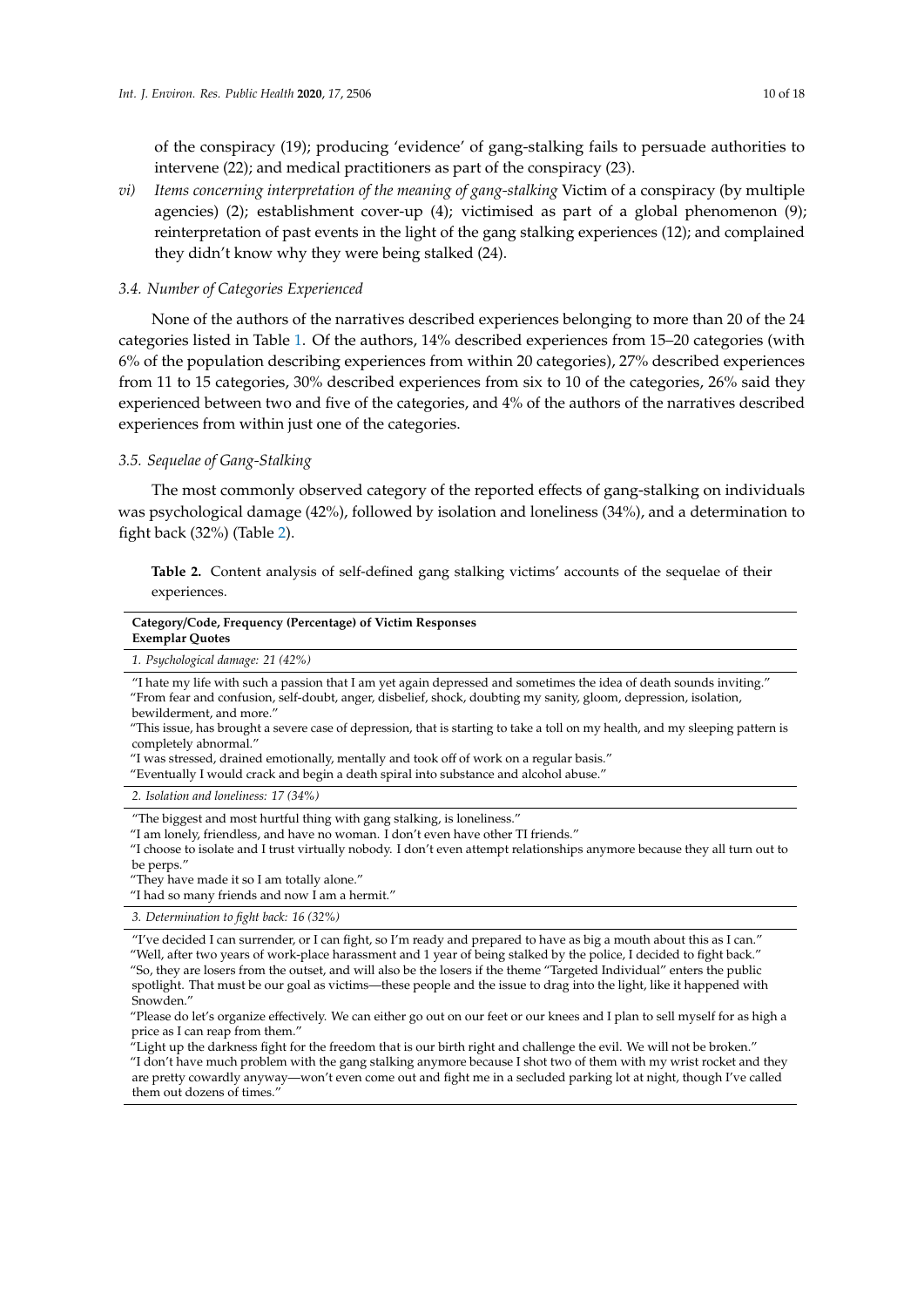#### **Table 2.** *Cont.*

#### **Category**/**Code, Frequency (Percentage) of Victim Responses Exemplar Quotes**

*4. Resentment*/*distress at being treated as crazy or paranoid: 14 (28%)*

"Dismissing what I have lived with as nonsense is quite frankly offensive."

"Of course, no one would listen, and I would simply be ignored as being 'paranoid' or 'crazy'."

"And let's face it . . . . gang stalking is hardly in public consciousness as yet, so they will have the perfect cover to deny it!

Hence the 'you must be crazy' epithets some of 'They want you to sound crazy and be treated badly'. "

" . . . telling me that I am crazy and I need help."

"Every person I know believes I am mad".

*5. Found support from other gang-stalking victims through the Internet: 13 (26%)*

"So, my only solace is visiting a few sites, this being one of them."

"First a thank you so very much for the presence of this website and community, the alleviation of stress, duress and despair by realising I am not alone has been of massive help, these past days."

"I remember I was desperately seeking some answers to my stalking experience. I was searching the net and then not getting any answers. I was searching everywhere. I was disturbed, alone and persecuted. It was perhaps in April 2008, I came across somebody having similar experiences to mine. I selected this site because of her."

"I suggest you go to the gang stalking website and read how you can help yourself.... NOW."

"I made my own support network and I talk with people around Australia and the world."

*6. Changed lifestyle: 13 (26%)*

"I have changed all my habits including going to the supermarket, since the stalkers have gone to all public places and tried to intimidate me."

"No way can I live my normal life now. So many things I cannot do anymore."

"I can no longer attend church or go see a movie or any of the normal things that non TIs can do."

"My life has completely changed and harassment continues ever since."

"It hurts to admit this, but my life is now so different as a result of gangstalkers and I no longer go out."

*7. Financial losses: 12 (24%)*

"These people will not leave and are there to help you reach financial ruin!"

"The actual cost of time, money and damage to my good name."

"I have lost untold money amounts."

"Financial burden caused by bureaucrats that injured me emotionally, mentally and financially."

"They have enormous untold financial means and now I am in the position where I have no money because of it."

8. *Physical ailments as a result of stress caused by gang-stalking: 10 (20%)*

"When all these things happened, I got sick couples of times. I had back pain, lose motion, headaches, breathing problems, allergies, cough. I could not sleep well."

"It was negatively impacting me mentally, emotionally, psychically, spiritually and physically. I was getting physically sick at times."

"I get a lot of chest pain from the worry of it all."

"The stress of it all is so bad that I can't go to work and suffer with nausea and headaches pretty much full time."

"The anger and the stress and all the other negative emotions make me physically disabled."

*9. Development of hatred*/*violent tendencies: 8 (16%)*

"I am to the point where I absolutely hate everyone and wish the worst death on all who gang-stalk me."

"I may have to kill them before they kill me."

"Sometimes I even imagine my stalkers being strongly tied, their mouths filled with socks and me beating the crap out of them by the heavy iron stick ... I fantasize about killing them in many possible ways ... and I'm a Christian ... even though I know it is a sin to hate and kill, I can't help these feelings . . . they simply come sometimes . . . very spontaneously ... and I was never like that before ... .gang-stalking made me very aggressive ... '

"I am so full of hate now that I feel like I am going to combust."

"It makes me violent sometimes."

"I think the only way forward is to get some weapons and act."

*10. E*ff*orts to escape from gang-stalkers: 7 (14%)*

"English is my second language. I ran away to Israel, but the criminal FBI followed me."

"How many times have I moved? Three. Interstate. There is hiatus, but they resurface."

"I have lost everything trying to get away from them, but their reach is endless and they always find me."

"I have given up trying to get away from them now. You cannot hide. So, don't even waste time running."

"For a long time, I made efforts big, big efforts to leave them behind. I travelled so far."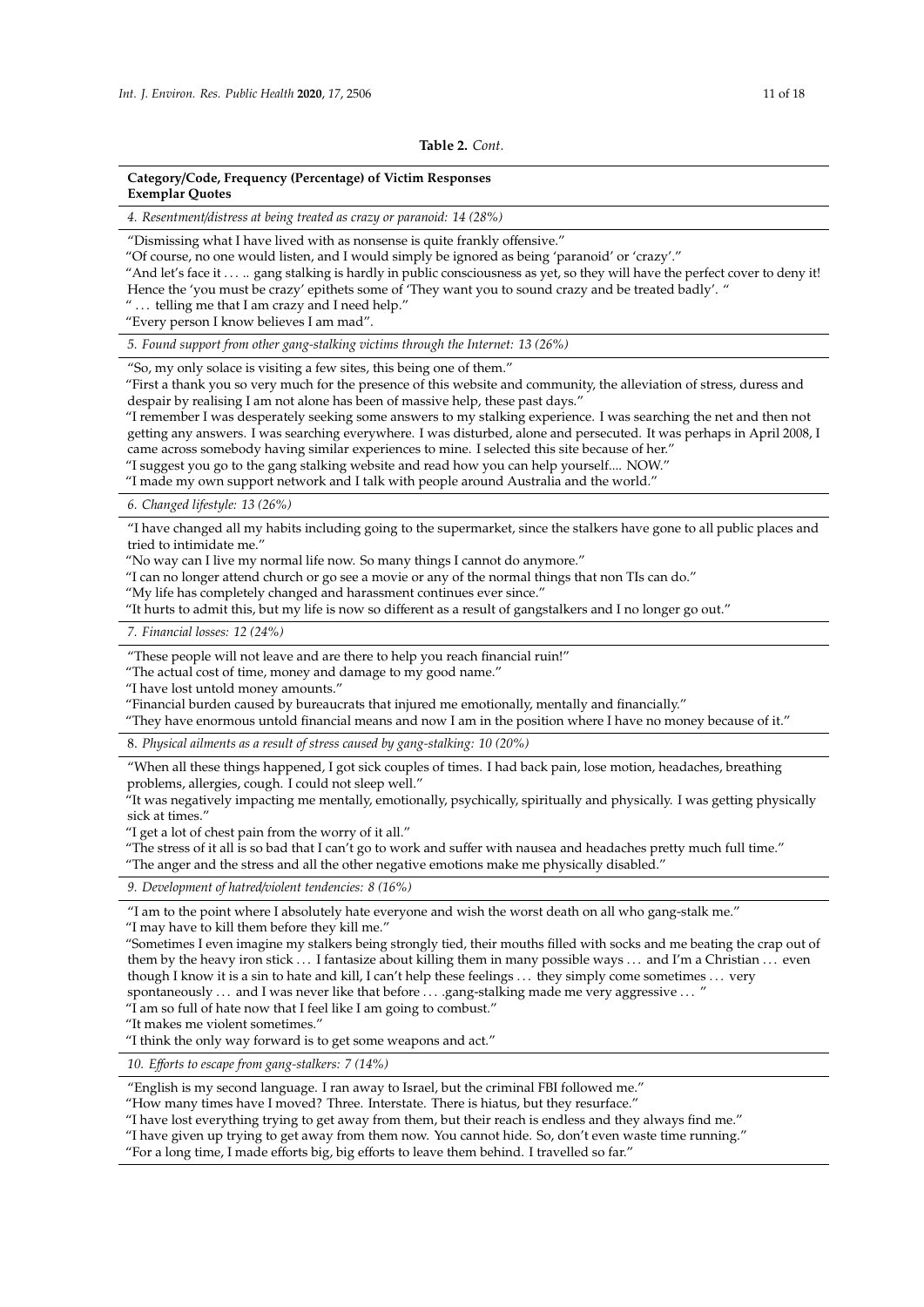**Table 2.** *Cont.*

<span id="page-11-0"></span>

| Category/Code, Frequency (Percentage) of Victim Responses |  |
|-----------------------------------------------------------|--|
| <b>Exemplar Quotes</b>                                    |  |

| 11. Feelings of hopelessness: 7 (14%)                                                       |
|---------------------------------------------------------------------------------------------|
| "I pray that my future will be different, but I have little hope that it will be."          |
| "Learned helplessness has been their primary ongoing victory over me over these two years." |
| "Simply I feel like my life has no future at all "                                          |
| "I really don't think I have that much strength to put up with this that much longer."      |
| "Every day I am more despairing, and they have broken me down."                             |

The categories fell into three groups (numbers refer to items/examples in Table [2\)](#page-11-0).

- *i) Psychological*/*physical e*ff*ects* Psychological damage (1); isolation and loneliness (2); resentment/distress at being treated as crazy or paranoid (4); physical ailments as a result of stress caused by gang-stalking (8); and feelings of hopelessness (11).
- *ii) Practical e*ff*ects*/*losses* Changed lifestyle (6); financial losses (7); efforts to escape from gang-stalkers (10).
- *iii) Fighting back* Determination to fight back (3); found support from other gang-stalking victims through the internet (5); and development of hatred/violent tendencies (9).

## *3.6. Number of Sequelae Experienced*

Only 14% of authors of the narratives did not mention any sequelae. The largest proportion (66%) scored positive for experiences of one to five categories. The remaining 20% endorsed nine or 10 categories. None endorsed all 11.

## *3.7. Comparison between This Study and Cases from Sheridan and James (2015)*

#### Comparison of Phenomena

Table [3](#page-12-0) compares the two samples, specifically the categories of experience produced through content analysis in the current study and the same categories applied to materials from the 128 cases in the Sheridan and James [\[5\]](#page-15-4) questionnaire study. This comprised free text, ranging in length from 187 to 3712 words (median 571, mean 627). The categories of phenomena identified in the current study were found to have been experienced by cases in the earlier study. The tables show that, in addition, despite the differences in methodology between the two studies, there were no significant differences between the proportions of self-defined gang-stalking victims reporting phenomena in 16 (66%) of the 24 gang-stalking experience categories. Significant differences in eight items all concerned greater proportions of particular phenomena being experienced by cases from the current study sample. These comprised four forms of reported direct physical interference (physical interference, intimidation and harassment; vandalism/theft of personal property; physical attacks; and family and friends of victim also targeted) and four categories concerning interpretation of the wider meaning of events (victim of a conspiracy (by multiple agencies); establishment cover-up; victimised as part of a global phenomenon; reinterpretation of past events in the light of the gang-stalking experiences).

The numbers of categories experienced were calculated for both samples. Counts were merged into four groups (1–5, 6–10, 11–15, and 16–24 of the experience types). No significant difference was found between the two study samples in chi-square testing.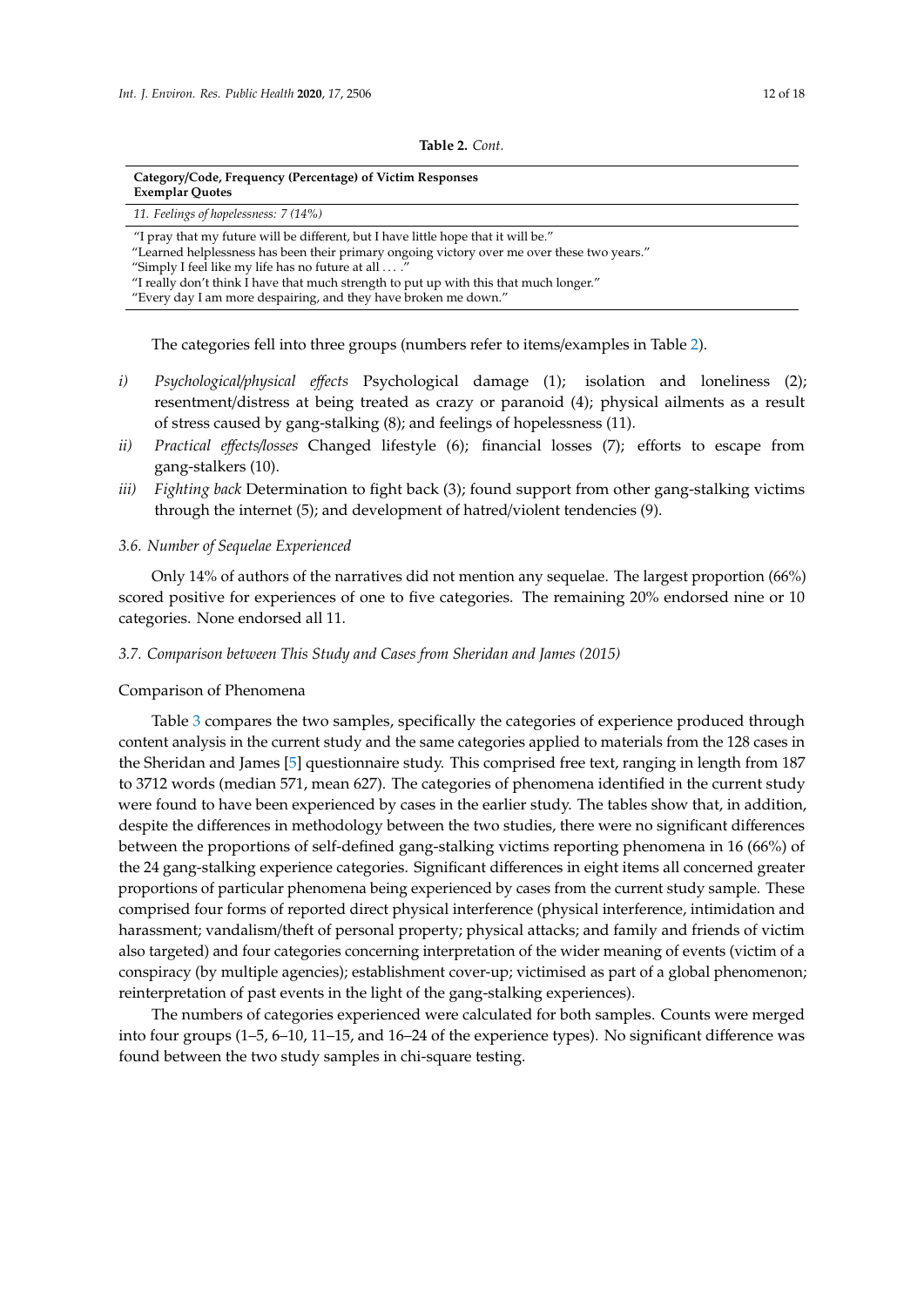| Category                                                                                                                                                                                                                               | Frequency and %<br>This Study Sample<br>$(N = 50)$ | Frequency and % Calculated<br>for Sheridan and James [5]<br>Sample $(N = 128)$ | $\chi^2$ , p, Cramér's V  |
|----------------------------------------------------------------------------------------------------------------------------------------------------------------------------------------------------------------------------------------|----------------------------------------------------|--------------------------------------------------------------------------------|---------------------------|
| 1. Physical surveillance/being followed                                                                                                                                                                                                | 47 (94%)                                           | $109(85.2\%)$                                                                  | ns                        |
| 2. Victim of a conspiracy (by multiple<br>agencies)                                                                                                                                                                                    | 40 (80%)                                           | 41 (32%)                                                                       | $31.46$ , $< 0.01$ , 0.43 |
| 3. Physical interference, intimidation<br>and harassment                                                                                                                                                                               | 33 (66%)                                           | $46(35.9\%)$                                                                   | $11.96$ , < 0.01., 0.27   |
| 4. Establishment cover-up                                                                                                                                                                                                              | 32(64%)                                            | 23 (17.9%)                                                                     | $33.56$ , < 0.01, 0.45    |
| 5. Electronic surveillance                                                                                                                                                                                                             | $30(60\%)$                                         | 71 (55.5%)                                                                     | ns                        |
| 6. Targeted by noise                                                                                                                                                                                                                   | 22(44%)                                            | 56 (43.8%)                                                                     | ns                        |
| 7. Being remotely controlled/mind<br>control                                                                                                                                                                                           | $20(40\%)$                                         | 51 (39.8%)                                                                     | ns                        |
| 8. Subject to electronic hacking                                                                                                                                                                                                       | 19 (38%)                                           | 35(27.3%)                                                                      | ns                        |
| 9. Victimised as part of a global<br>phenomenon                                                                                                                                                                                        | 19(38%)                                            | $8(6.3\%)$                                                                     | 25.75, <0.01, 0.40        |
| 10. Physical ailments as a direct result<br>of gang-stalking                                                                                                                                                                           | $18(36\%)$                                         | $30(23.4\%)$                                                                   | ns                        |
| 11. Targeted by slander/gossip                                                                                                                                                                                                         | 17(34%)                                            | $26(20.5\%)$                                                                   | ns                        |
| 12. Reinterpretation of past events in<br>the light of the gang-stalking<br>experiences                                                                                                                                                | 17(34%)                                            | $21(16.4\%)$                                                                   | 5.62, <0.05, 0.18         |
| 13. Subject to clandestine, unauthorised<br>entry to home                                                                                                                                                                              | 17(34%)                                            | $27(21.1\%)$                                                                   | ns                        |
| 14. Vandalism/theft of personal<br>property                                                                                                                                                                                            | 16 (32%)                                           | 14 (10.9%)                                                                     | 9.93, < 0.05, 0.25        |
| 15. Police as part of the conspiracy                                                                                                                                                                                                   | 16(32%)                                            | 23 (17.9%)                                                                     | ns                        |
| 16. Neighbours as part of the conspiracy                                                                                                                                                                                               | 13(26%)                                            | 23 (17.9%)                                                                     | ns                        |
| 17. Family and friends of victim also<br>targeted                                                                                                                                                                                      | 13(26%)                                            | $15(11.5\%)$                                                                   | 4.51, < 0.05, 0.18        |
| 18. Voice to skull, or V2K, transmission.<br>A widespread belief among targeted<br>individuals that mind control<br>technologies, based on microwave<br>signals, are used to transmit sounds and<br>thoughts directly into their heads | 13(26%)                                            | 28 (21.8%)                                                                     | ns                        |
| 19. Family/friends as part of the<br>conspiracy                                                                                                                                                                                        | 12(24%)                                            | $15(11.5\%)$                                                                   | ns                        |
| 20. Control and surveillance devices<br>implanted into body                                                                                                                                                                            | 12(24%)                                            | $21(24.2\%)$                                                                   | ns                        |
| 21. Physical attacks                                                                                                                                                                                                                   | 11(22%)                                            | $10(7.8\%)$                                                                    | 5.66, <0.05, 0.20         |
| 22. Producing 'evidence' of                                                                                                                                                                                                            |                                                    |                                                                                |                           |

<span id="page-12-0"></span>**Table 3.** Comparisons between content analyses of internet and questionnaire samples on phenomena constituting the experiences of being gang-stalked.

## *3.8. Comparison of Sequelae*

gang-stalking fails to persuade authorities to intervene

23. Medical practitioners as part of

24. Complained that they didn't know

The same categories of sequalae were found in cases from the earlier study [\[4\]](#page-15-3) as in the current study (see Table [4\)](#page-13-0). Comparing the frequency of the categories relating to sequelae between the

 $20.$  Medical practitioners as part of  $10 (20%)$   $11 (8.6%)$  ns

24. Complained that they didn't know  $8(16\%)$  17 (13.3%) ns why they were being stalked

10 (20%) 11 (8.6%) ns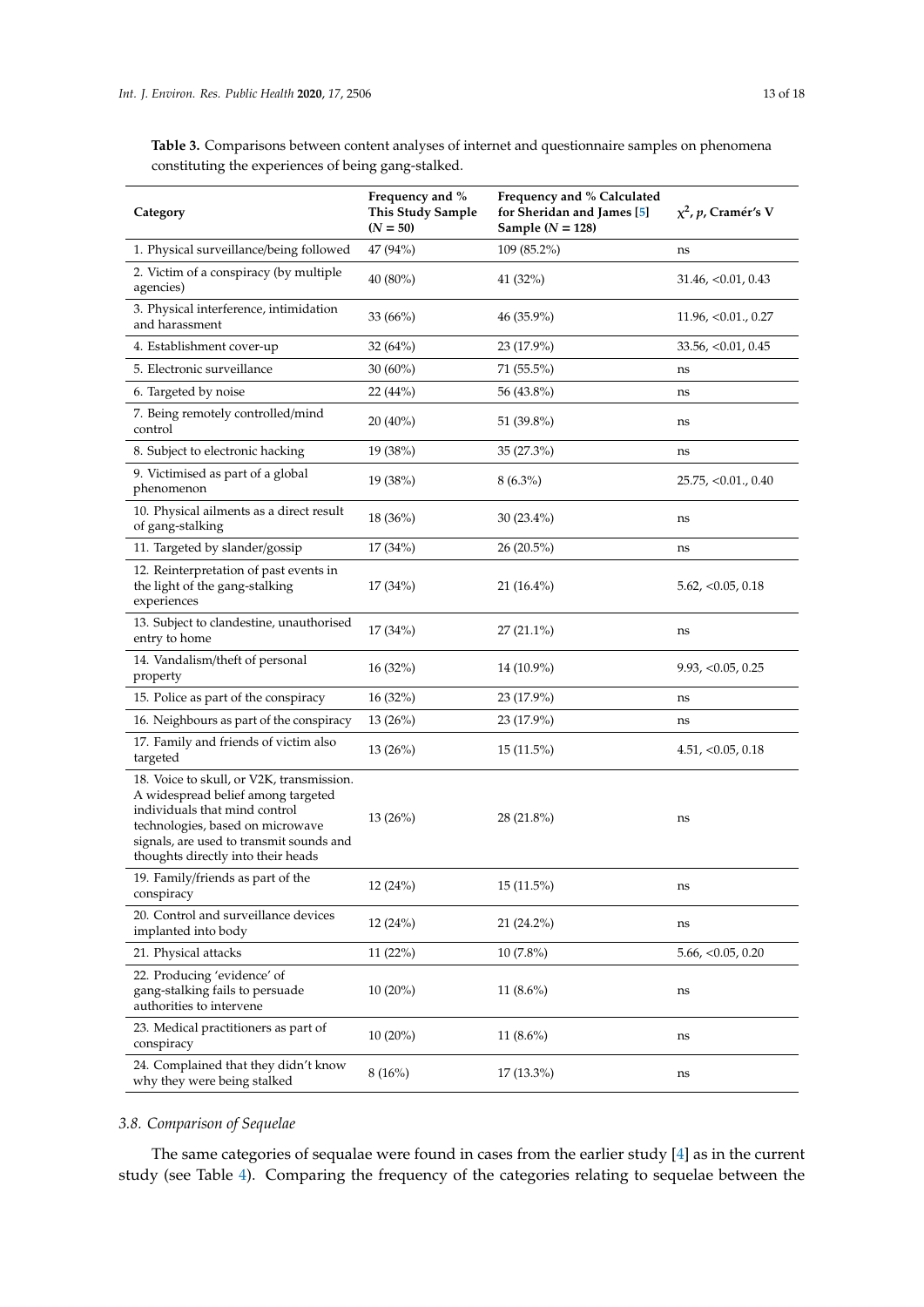two groups, there were no significant differences for six of the 11 categories (55%). A significantly greater proportion of cases from the current study sample described experiences from the following five categories: isolation and loneliness; determination to fight back; resentment/distress at being treated as crazy or paranoid; found support from other gang-stalking victims through the internet; and financial losses.

<span id="page-13-0"></span>

| Table 4. Comparisons between content analyses of internet and questionnaire data on sequelae of |  |  |  |
|-------------------------------------------------------------------------------------------------|--|--|--|
| being gang-stalked.                                                                             |  |  |  |

| Category                                                                     | Frequency and %<br>This Sample | Frequency and % Sheridan<br>and James [5] Sample | $\chi^2$ , p, Cramér's V   |
|------------------------------------------------------------------------------|--------------------------------|--------------------------------------------------|----------------------------|
| 1. Psychological damage                                                      | 21(42%)                        | 57 (44.5%)                                       | ns                         |
| 2. Isolation and loneliness                                                  | 17(34%)                        | $10(7.8\%)$                                      | $17.2$ , $p < 0.01$ , 0.33 |
| 3. Determination to fight back                                               | 16(32%)                        | $10(7.8\%)$                                      | $14.9$ , $p < 0.01$ , 31   |
| 4. Resentment/distress at being treated<br>as crazy or paranoid              | 14 (28%)                       | $17(13.3\%)$                                     | 4.4, <0.05, 0.18           |
| 5. Found support from other<br>gang-stalking victims through the<br>Internet | 13(26%)                        | $6(4.7\%)$                                       | 14.9, < 0.01, 0.31         |
| 6. Changed lifestyle                                                         | 13(26%)                        | $27(21.1\%)$                                     | ns                         |
| 7. Financial losses                                                          | 12(24%)                        | 14 (10.9%)                                       | 3.9, < 0.05, 0.17          |
| 8. Physical ailments as a result of stress<br>caused by gang-stalking        | $10(20\%)$                     | 23 (17.9%)                                       | ns                         |
| 9. Development of hatred/violent<br>tendencies                               | 8(16%)                         | 9(7%)                                            | ns                         |
| 10. Escaping from gang-stalkers                                              | 7(14%)                         | $7(5.5\%)$                                       | ns                         |
| 11. Feelings of hopelessness                                                 | 7(14%)                         | 23 (17.9%)                                       | ns                         |

The numbers of categories of sequelae experienced were calculated for each sample and merged into three groups for analysis (0–3, 4–7, and 8–11 types of sequelae). There was no significant difference between the two study samples in chi-square testing.

## **4. Discussion**

Given that the available evidence suggests that 12% of stalking reports involve gang-stalking and that, at a conservative estimate, 8% of women and 2% of men report being stalked at some point in their lives, it would appear that the subjective experience of being gang-stalked could affect around 0.66% of adult women and 0.17% of adult men in the western world at some point in their lives. It might be assumed that something that affects the lives of so many people would have been the subject of extensive research. However, this is not the case.

This is the first study to examine the phenomena of the gang-stalking experiences using a methodology that allows categories to emerge de novo from subjective descriptions. The only other empirical study of gang-stalking phenomena, of which we are aware, required subjects to fit their own experiences into categories derived from earlier studies of those stalked by individuals [\[5\]](#page-15-4). The categories of experience arrived at through the content analysis in the current study are therefore the clearest available expositions of the core phenomena of gang-stalking. The categories are unlikely to be exhaustive, given that they are based upon the phenomena that the individual subjects chose to report. However, they are likely to constitute those concepts that the individuals considered the most important. As well as extracting categories from the data, this study also grouped data into types, offering the first empirical attempt at a phenomenology of the gang-stalking experience.

Inevitably, this exercise is subject to the limitations of its methodology. The study concerned 50 descriptions of gang-stalking experiences taken from the internet. Yet, whilst not being an ideal source of data, this is one of the few sources available through which the gang-stalking phenomenon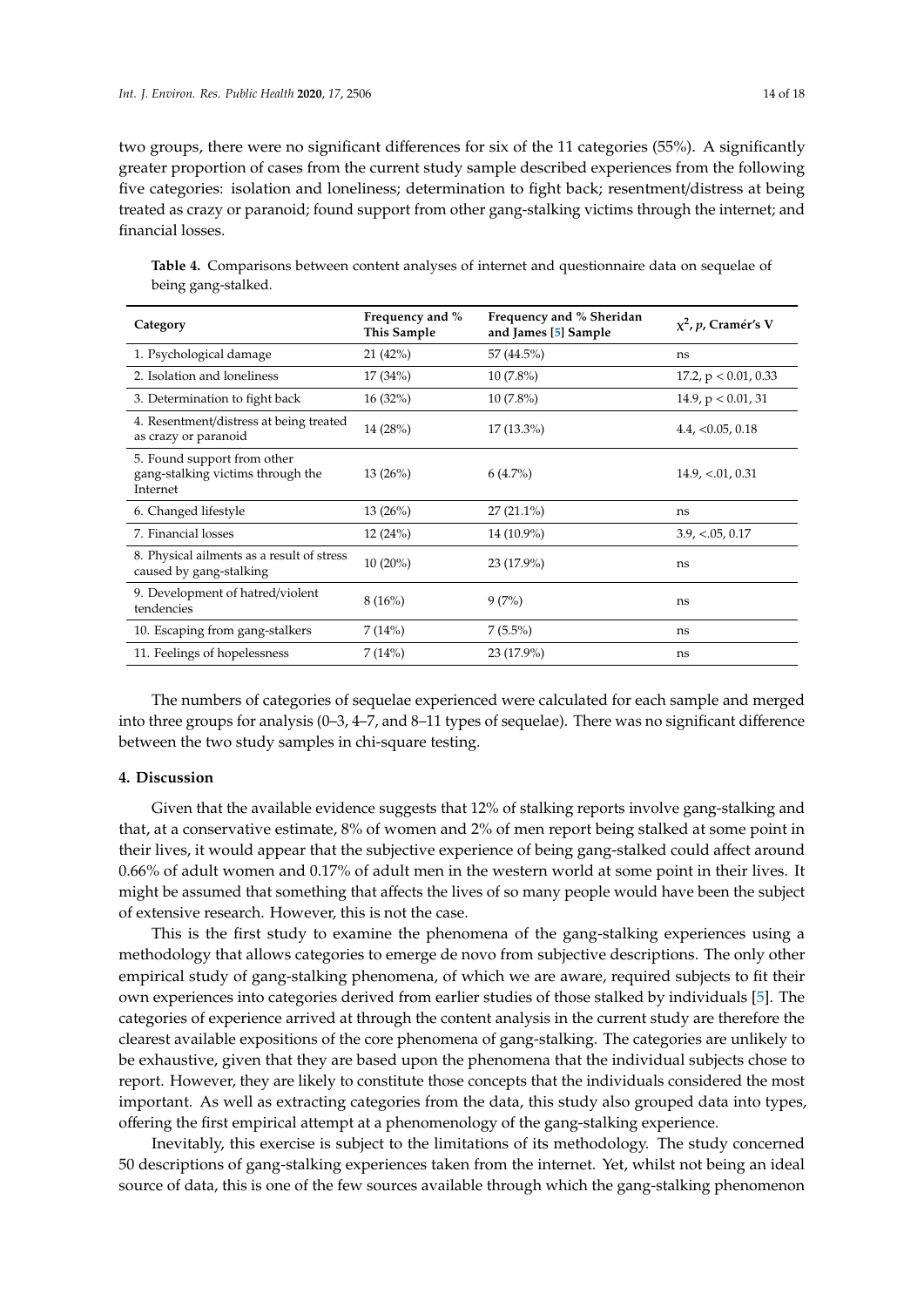can be studied. Data from the internet is convenient and readily available, both to the current authors and others who might wish to replicate this study. Exploratory studies of this type are of value as there is currently little information available to guide agencies that encounter individuals presenting with these complaints. Such qualitative analyses of online forum content have been used previously in studies seeking to characterise perceptions and experiences within populations and topics that are not well understood [\[29,](#page-16-14)[30\]](#page-16-15). The study of gang-stalking experiences must inevitably adopt an exploratory approach, given the lack of published studies in this area. As for the sample itself, the study cases were selected as the first 50 internet searches to satisfy the inclusion criteria, which was approximate to a random sample of such descriptions from the internet, although potential priority effects of the algorithm used within the search-engine cannot be excluded. It could be postulated, however, that the internet itself may act to shape experiences of gang-stalking phenomena, given that it is the principal source of information for sufferers and it may constitute a "closed ideology echo chamber" [\[31\]](#page-16-16) where they find one another's beliefs validated and reinforced. The possibility also exists that the results returned by the Google search may have been influenced by previous searches conducted on the computer in question. However, given the nature of the search (looking for descriptive accounts), the authors consider that this was more likely to have tightened the specificity of the search than to have introduced bias into its results.

The validity of the gang-stalking phenomena extracted from the current study sample is supported by the comparison with earlier results obtained from a self-selected sample using a questionnaire methodology [\[5\]](#page-15-4). Qualitative survey responses from Sheridan and James' [\[24\]](#page-16-9) study were classified as part of the current exercise into the categories produced by the present study and compared. Chi-square analysis showed more similarities than differences between the two samples, and all categories generated by the present study were endorsed by respondents to the Sheridan and James' [\[5\]](#page-15-4) questionnaire. In effect, the two studies produced descriptions of the same core themes.

Examination of the sequelae of being gang-stalked also produced similar categories to the study by Sheridan and James [\[5\]](#page-15-4), supporting the conclusion that the two studies were examining similar phenomena. The earlier study comprised a more-detailed and substantial exploration of the effects of being gang-stalked, given that it used a battery of specific questions as well as a PTSD rating scale to explore experiences. Whereas this was a weaker methodology in terms of eliciting the phenomena that constitute the gang-stalking experience, it is a superior methodology when examining symptoms and consequences where the subject matter (in particular psychological state) is appropriately explored through standardised questions. It is clear from both studies that gang-stalking has a serious deleterious effect upon individuals' well-being.

A factor that stands out in the current study concerns the aggression with which sufferers responded to their experiences (see Table [2\)](#page-11-0). Of respondents, 32% described experiences falling into the category "determined to fight back", while 16% made statements that fell into the category "development of hatred/violent tendencies". Examples include: "We can either go out on our feet or our knees and I plan to sell myself for as high a price as I can reap from them"; "I may have to kill them before they kill me"; and "I think the only way forward is to get some weapons and act". Violence in those who have complained of gang-stalking is not unknown. Sarteschi [\[21\]](#page-16-6) described the cases of four men who believed that they were so-called "targeted individuals" and that the organised efforts of those who targeted them constituted "gang-stalking". Collectively, the four men killed 28 people and injured 12 more. Sarteschi points to a need for intervention to prevent violent responses, and notes that the men whose cases were detailed in her study had engaged in significant efforts to make others aware of their perceived victimisation, these efforts taking the form of manifestos, videos and audio recordings, and social media posts. The violence perpetrated by these men was motivated by self-defence (in the form of a pre-emptive strike) and a need to alert the world at large to the dangers posed by gang-stalking. Serious violence appears to be rare in those experiencing gang-stalking phenomena. However, it is of note that the experiences grouped above under "invasive attack on the subject's body" constitute examples of threat-control-override symptoms, which have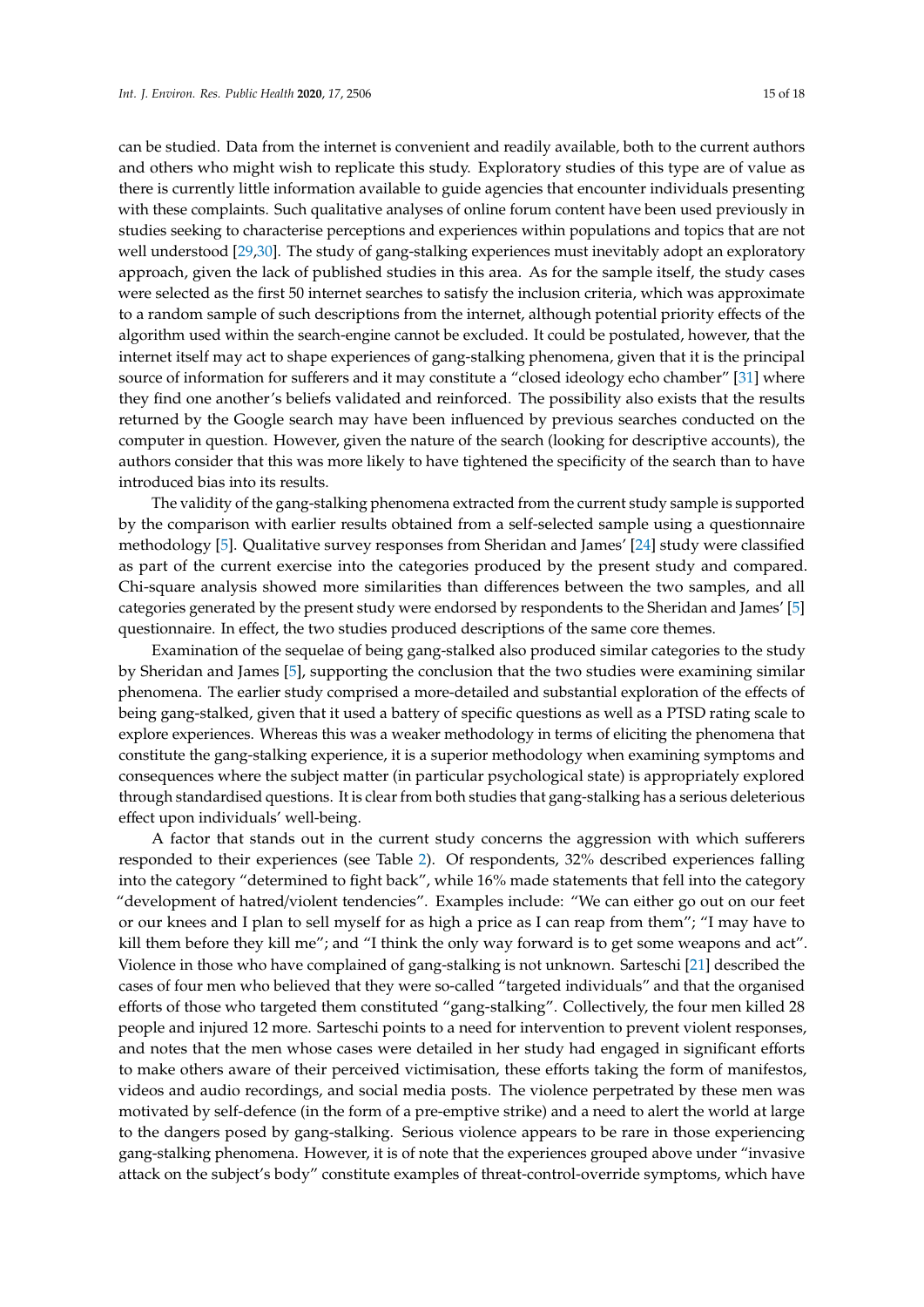been linked with an increased risk of violence [\[32,](#page-16-17)[33\]](#page-16-18). It is also noted that the experiences and quotes above would satisfy criteria for the red-flag violence risk items of "homicidal ideation" and "high-risk phenomena" in the stalking and threat risk assessment guides the Stalking Risk Profile [\[34\]](#page-17-0) and the Communications Threat Assessment Protocol [\[35\]](#page-17-1).

## **5. Conclusions**

The experience of being gang-stalked appears to be a widespread phenomenon that has been subject to little scientific examination. The current study provides a preliminary description of the phenomena involved that was produced by a methodology that did not incorporate pre-conceived assumptions. This provides a foundation upon which further research could be built. It also serves to confirm the harmful effects of the gang-stalking experience upon sufferers, first set out in the only other study available [\[5\]](#page-15-4). These findings constitute a potent reason why gang-stalking should be regarded as an important subject for study.

Whilst it was important to adopt a methodology that allowed the phenomena constituting the experience of gang-stalking to emerge de novo, it would now be appropriate to conduct studies of cases based upon specific questions in order to gain a clearer idea of the proportion of sufferers who experience each category of phenomenon, as the main categories have now been elucidated and the core phenomena described. This is because higher proportions are likely to be elicited through direct questioning than were found by studying internet descriptions. Finally, whilst this study has described the core phenomena of the gang-stalking experience, the question remains as to whether gang-stalking is a single phenomenon or represents several overlapping phenomena, each with its own defining pattern of experiences.

**Author Contributions:** Conceptualisation, L.S. and J.R. Methodology, L.S., D.V.J. and J.R. Validation, L.S., D.V.J. and J.R. Formal Analysis, L.S., D.V.J. and J.R. Writing—Original Draft Preparation, L.S., D.V.J. and J.R. Writing—Review and Editing, L.S., D.V.J. and J.R. Supervision, L.S. All authors have read and agreed to the published version of the manuscript.

**Funding:** This research received no external funding.

**Conflicts of Interest:** The authors declare no conflicts of interest.

## **References**

- <span id="page-15-0"></span>1. Pathé, M.; Mullen, P.E. The impact of stalkers on their victims. *Br. J. Psychiatry* **1997**, *170*, 12–17. [\[CrossRef\]](http://dx.doi.org/10.1192/bjp.170.1.12) [\[PubMed\]](http://www.ncbi.nlm.nih.gov/pubmed/9068768)
- <span id="page-15-1"></span>2. Pinals, D.A. (Ed.) *Stalking: Psychiatric Perspectives and Practical Approaches. Group for the Advancement of Psychiatry*, 1st ed.; Oxford University Press: New York, NY, USA, 2007.
- <span id="page-15-2"></span>3. Mullen, P.; Pathé, M.; Purcell, R. Stalking: New constructions of human behaviour. *Aust. N. Z. J. Psychiatry* **2001**, *35*, 9–16. [\[CrossRef\]](http://dx.doi.org/10.1046/j.1440-1614.2001.00849.x) [\[PubMed\]](http://www.ncbi.nlm.nih.gov/pubmed/11270463)
- <span id="page-15-3"></span>4. Mullen, P.E.; Pathé, M.; Purcell, R. *Stalkers and Their Victims*, 2nd ed.; Cambridge University Press: Cambridge, UK, 2009.
- <span id="page-15-4"></span>5. Sheridan, L.; James, D.V. Complaints of group-stalking ('gang-stalking'): An exploratory study of their nature and impact on complainants. *J. Forensic Psychiatry Psychol.* **2015**, *26*, 1–23. [\[CrossRef\]](http://dx.doi.org/10.1080/14789949.2015.1054857)
- <span id="page-15-5"></span>6. Basile, K.C.; Swahn, M.H.; Chen, J.; Saltzman, L.E. Stalking in the United States. *Am. J. Prev. Med.* **2006**, *31*, 172–175. [\[CrossRef\]](http://dx.doi.org/10.1016/j.amepre.2006.03.028)
- <span id="page-15-6"></span>7. Tjaden, P.; Thoennes, N. *Stalking in America: Findings From the National Violence Against Women Survey*; National Institute of Justice Centers for Disease Control and Prevention: Atlanta, GA, USA, 1998.
- <span id="page-15-7"></span>8. Australian Bureau of Statistics. Experience of Stalking. 2017. Available online: http://[www.abs.gov.au](http://www.abs.gov.au/ausstats)/ [ausstats](http://www.abs.gov.au/ausstats) (accessed on 15 March 2020).
- 9. Breiding, M.J.; Smith, S.G.; Basile, K.C.; Walters, M.L.; Chen, J.; Merrick, M.T. Prevalence and characteristics of sexual violence, stalking, and intimate partner violence victimization—National intimate partner and sexual violence survey, United States, 2011. *MMWR Surveill. Summ.* **2014**, *63*, 1–18.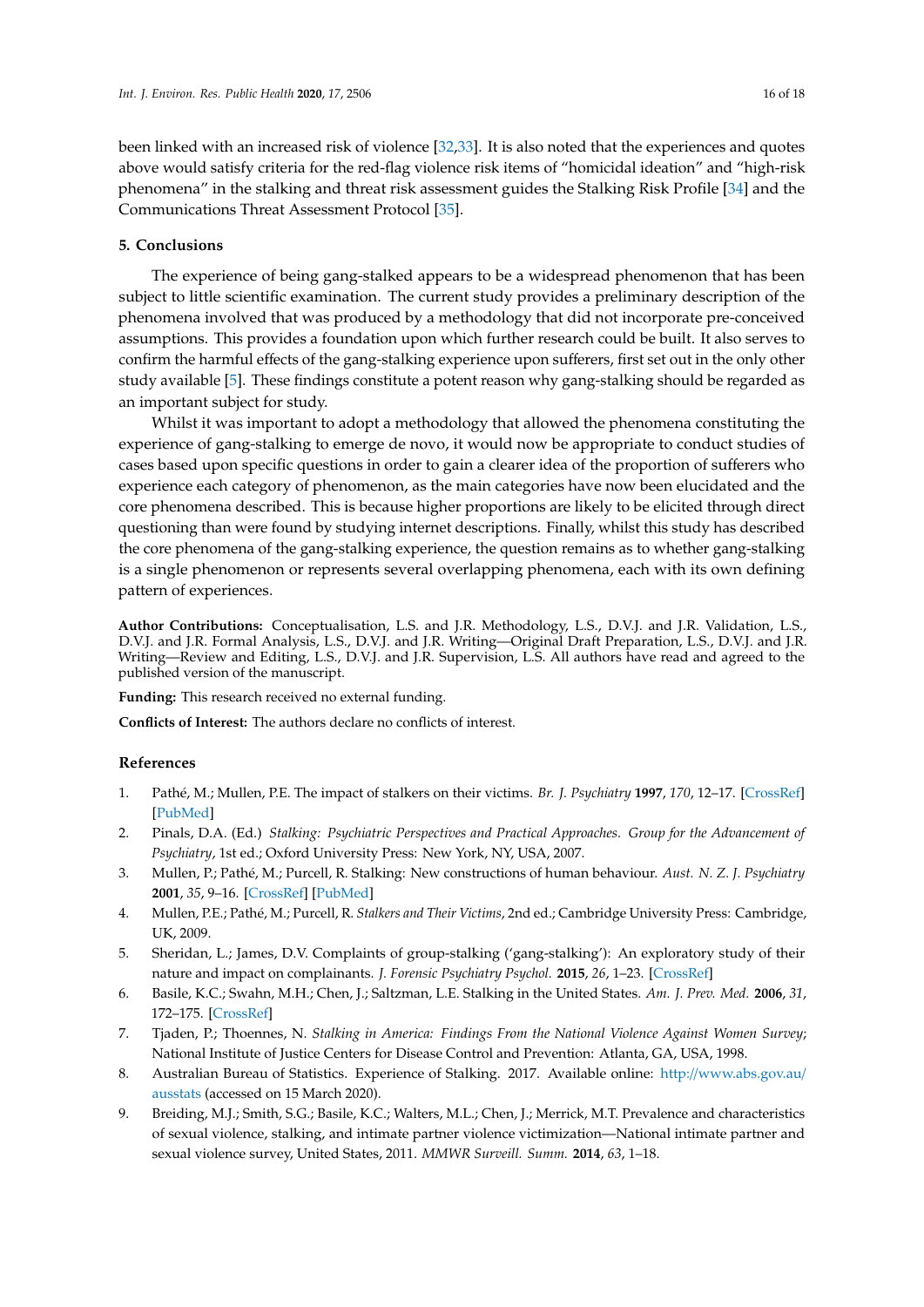- <span id="page-16-3"></span>10. Dressing, H.; Kuehner, C.; Gass, P. Lifetime prevalence and impact of stalking in a European population. *Br. J. Psychiatry* **2005**, *187*, 168–172. [\[CrossRef\]](http://dx.doi.org/10.1192/bjp.187.2.168)
- 11. Narud, K.; Friestad, C.; Dahl, A.A. Stalking experiences and associated factors—A controlled population-based study from Norway. *Nord. J. Psychiatry* **2013**, *68*, 347–354. [\[CrossRef\]](http://dx.doi.org/10.3109/08039488.2013.844273)
- 12. Office for National Statistics. *Stalking: Findings from the Crime Survey for England and Wales*; Office of National Statistics: London, UK, 2018. Available online: https://www.ons.gov.uk/[peoplepopulationandcommunity](https://www.ons.gov.uk/peoplepopulationandcommunity/crimeandjustice/datasets/stalkingfindingsfromthecrimesurveyforenglandandwales)/ crimeandjustice/datasets/[stalkingfindingsfromthecrimesurveyforenglandandwales](https://www.ons.gov.uk/peoplepopulationandcommunity/crimeandjustice/datasets/stalkingfindingsfromthecrimesurveyforenglandandwales) (accessed on 15 March 2020).
- 13. Merrick, M.T.; Basile, K.C.; Zhang, X.; Smith, S.G.; Kresnow, M.-J. Characterizing Sexual Violence Victimization in Youth: 2012 National Intimate Partner and Sexual Violence Survey. *Am. J. Prev. Med.* **2018**, *54*, 596–599. [\[CrossRef\]](http://dx.doi.org/10.1016/j.amepre.2018.01.014)
- 14. Stieger, S.; Burger, C.; Schild, A. Lifetime prevalence and impact of stalking: Epidemiological data from Eastern Austria. *Eur. J. Psychiatry* **2008**, *22*, 235–241. [\[CrossRef\]](http://dx.doi.org/10.4321/S0213-61632008000400006)
- <span id="page-16-0"></span>15. Van Der Aa, S.; Kunst, M. The Prevalence of Stalking in The Netherlands. *Int. Rev. Vict.* **2009**, *16*, 35–50. [\[CrossRef\]](http://dx.doi.org/10.1177/026975800901600102)
- <span id="page-16-1"></span>16. Baum, K.; Catalano, S.; Rose, K. Stalking Victimization in the United States: National Crime Victimization Survey. *PsycEXTRA Dataset* **2013**, *224527*.
- <span id="page-16-2"></span>17. Catalano, S. *Stalking victims in the United States—Revised (Bureau of Justice Statistics Special Report)*; U.S. Department of Justice: Washington, DC, USA, 2012. Available online: http://[bjs.gov](http://bjs.gov/)/ (accessed on 15 March 2020).
- <span id="page-16-4"></span>18. Kamphuis, J.H.; Emmelkamp, P.M.G.; Bartak, A. Individual differences in post-traumatic stress following post-intimate stalking: Stalking severity and psychosocial variables. *Br. J. Clin. Psychol.* **2003**, *42*, 145–156. [\[CrossRef\]](http://dx.doi.org/10.1348/014466503321903562) [\[PubMed\]](http://www.ncbi.nlm.nih.gov/pubmed/12828804)
- 19. Kuehner, C.; Gass, P.; Dressing, H. Increased risk of mental disorders among lifetime victims of stalking—Findings from a community study. *Eur. Psychiatry* **2007**, *22*, 142–145. [\[CrossRef\]](http://dx.doi.org/10.1016/j.eurpsy.2006.09.004) [\[PubMed\]](http://www.ncbi.nlm.nih.gov/pubmed/17145170)
- <span id="page-16-5"></span>20. Purcell, R.; Pathé, M.; Baksheev, G.N.; MacKinnon, A.; Mullen, P. What mediates psychopathology in stalking victims? The role of individual-vulnerability and stalking-related factors. *J. Forensic Psychiatry Psychol.* **2012**, *23*, 361–370. [\[CrossRef\]](http://dx.doi.org/10.1080/14789949.2012.679007)
- <span id="page-16-6"></span>21. Sarteschi, C.M. Mass Murder, Targeted Individuals, and Gang-Stalking: Exploring the Connection. *Violence Gend.* **2018**, *5*, 45–54. [\[CrossRef\]](http://dx.doi.org/10.1089/vio.2017.0022)
- <span id="page-16-7"></span>22. Spitzberg, B.H. The Tactical Topography of Stalking Victimization and Management. *Trauma Violence Abus.* **2002**, *3*, 261–288. [\[CrossRef\]](http://dx.doi.org/10.1177/1524838002237330)
- <span id="page-16-8"></span>23. Mullen, P.E. A Modest Proposal for another Phenomenological Approach to Psychopathology. *Schizophr. Bull.* **2006**, *33*, 113–121. [\[CrossRef\]](http://dx.doi.org/10.1093/schbul/sbl043)
- <span id="page-16-9"></span>24. Guest, G.; Bunce, A.; Johnson, L. How Many Interviews Are Enough? *Field Methods* **2006**, *18*, 59–82. [\[CrossRef\]](http://dx.doi.org/10.1177/1525822X05279903)
- <span id="page-16-10"></span>25. Reilly, J.; Kean, J. Information content and word frequency in natural language: Word length matters. *Proc. Natl. Acad. Sci. USA* **2011**, *108*, E108. [\[CrossRef\]](http://dx.doi.org/10.1073/pnas.1103035108)
- <span id="page-16-11"></span>26. Braun, V.; Clarke, V. Using thematic analysis in psychology. *Qual. Res. Psychol.* **2006**, *3*, 77–101. [\[CrossRef\]](http://dx.doi.org/10.1191/1478088706qp063oa)
- <span id="page-16-12"></span>27. Downe-Wambolt, B. Content analysis: Method, applications and issues. *Health Care Women Int.* **1992**, *13*, 313–321. [\[CrossRef\]](http://dx.doi.org/10.1080/07399339209516006) [\[PubMed\]](http://www.ncbi.nlm.nih.gov/pubmed/1399871)
- <span id="page-16-13"></span>28. Bengtsson, M. How to plan and perform a qualitative study using content analysis. *NursingPlus Open* **2016**, *2*, 8–14. [\[CrossRef\]](http://dx.doi.org/10.1016/j.npls.2016.01.001)
- <span id="page-16-14"></span>29. Mitchell, J.T.; Sweitzer, M.M.; Tunno, A.M.; Kollins, S.H.; McClernon, F.J. "I Use Weed for My ADHD": A Qualitative Analysis of Online Forum Discussions on Cannabis Use and ADHD. *PLoS ONE* **2016**, *11*, e0156614. [\[CrossRef\]](http://dx.doi.org/10.1371/journal.pone.0156614) [\[PubMed\]](http://www.ncbi.nlm.nih.gov/pubmed/27227537)
- <span id="page-16-15"></span>30. Teasdale, E.; Muller, I.; Santer, M. Carers' views of topical corticosteroid use in childhood eczema: A qualitative study of online discussion forums. *Br. J. Dermatol.* **2017**, *176*, 1500–1507. [\[CrossRef\]](http://dx.doi.org/10.1111/bjd.15130)
- <span id="page-16-16"></span>31. Zollo, F.; Bessi, A.; Del Vicario, M.; Scala, A.; Caldarelli, G.; Shekhtman, L.; Havlin, S.; Quattrociocchi, W. Debunking in a world of tribes. *PLoS ONE* **2017**, *12*, e0181821. [\[CrossRef\]](http://dx.doi.org/10.1371/journal.pone.0181821)
- <span id="page-16-17"></span>32. Link, B.; Stueve, A.; Phelan, J. Psychotic symptoms and violent behaviors: Probing the components of "threat/control-override" symptoms. *Soc. Psychiatry Psychiatr. Epidemiol.* **1998**, *33*, S55–S60. [\[CrossRef\]](http://dx.doi.org/10.1007/s001270050210)
- <span id="page-16-18"></span>33. Hodgins, S.; Hiscoke, U.L.; Freese, R. The antecedents of aggressive behaviour amongst men with schizophrenia: A prospective evaluation of patients in community treatment. *Behav. Sci. Law* **2003**, *21*, 523–546. [\[CrossRef\]](http://dx.doi.org/10.1002/bsl.540)